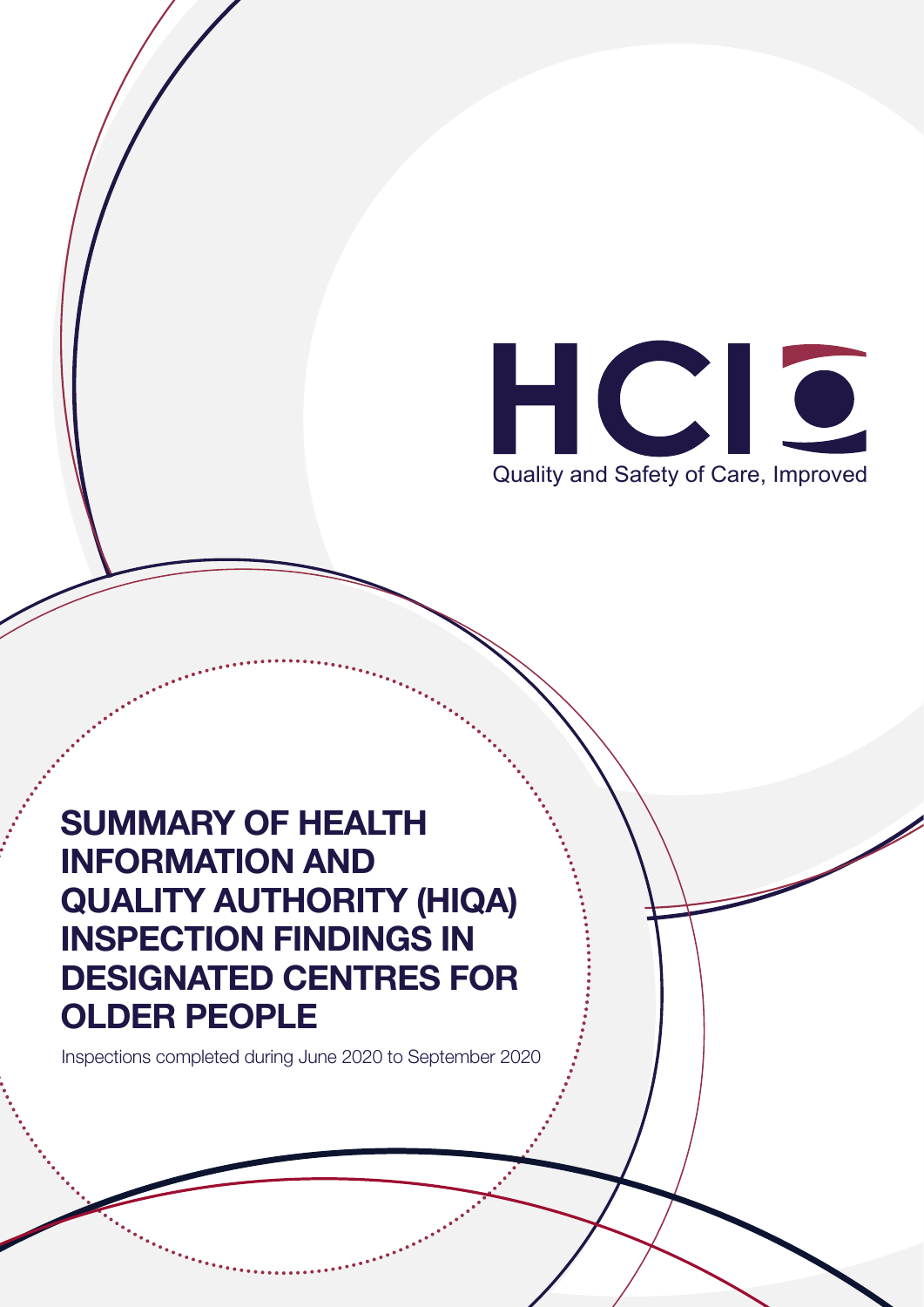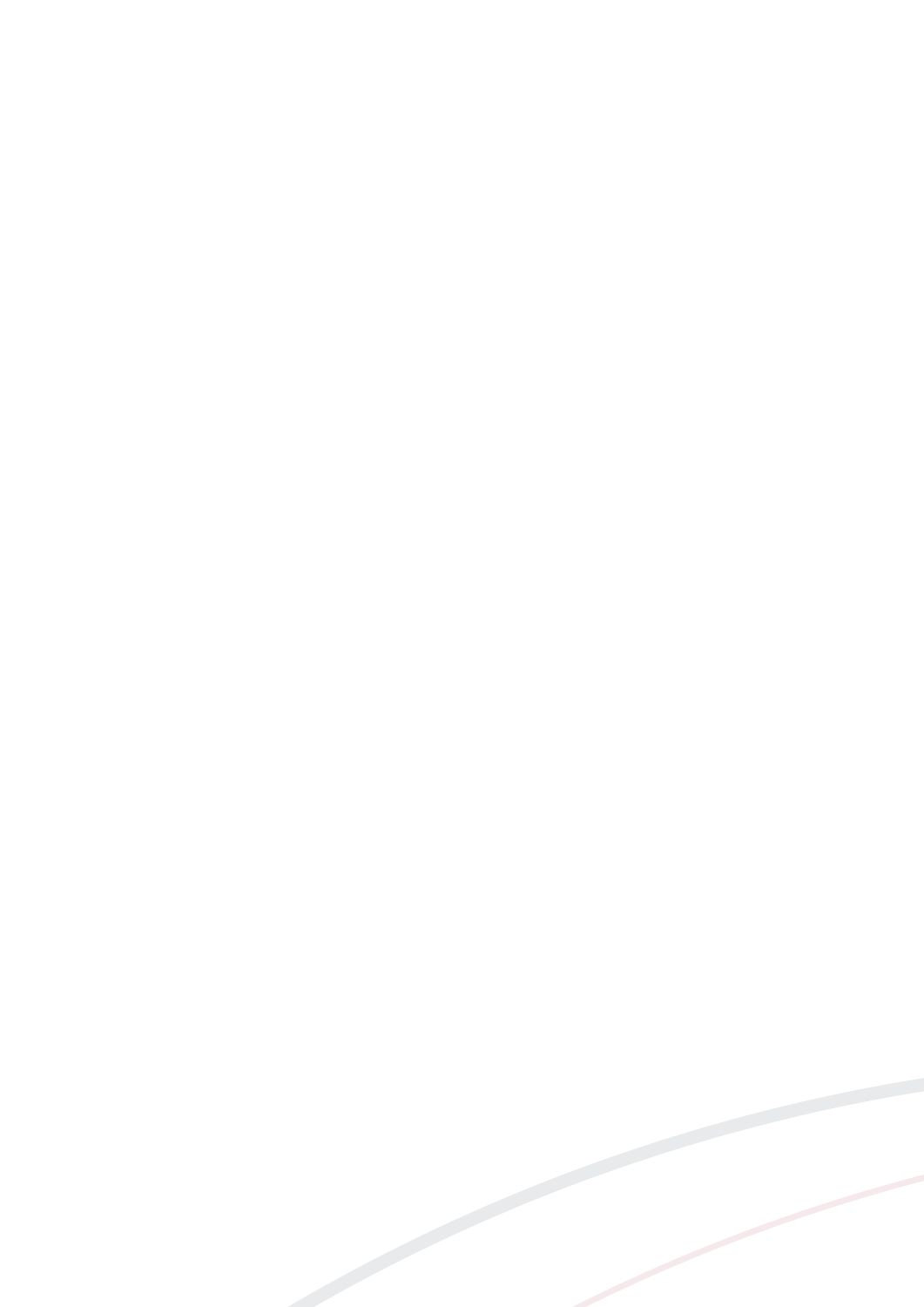### **TABLE OF CONTENTS**

| 2.0 |  |
|-----|--|
|     |  |
|     |  |
|     |  |
|     |  |
|     |  |

### **Dimension 1: Capacity and Capability**

| Regulation 33: Notification of Procedures and Arrangements for periods when Person In Charge |  |
|----------------------------------------------------------------------------------------------|--|
|                                                                                              |  |
|                                                                                              |  |
| Registration Regulation 4: Application for Registration or Renewal of Registration 14        |  |
|                                                                                              |  |
|                                                                                              |  |
|                                                                                              |  |
|                                                                                              |  |

### **Dimension 2: Quality and Safety**

| 7.0 | 26 |
|-----|----|
|     |    |
|     |    |
|     |    |
|     |    |
|     |    |
|     |    |
|     |    |
|     |    |
|     |    |
|     |    |
|     |    |
|     |    |
|     |    |
|     |    |
|     |    |
|     |    |
|     |    |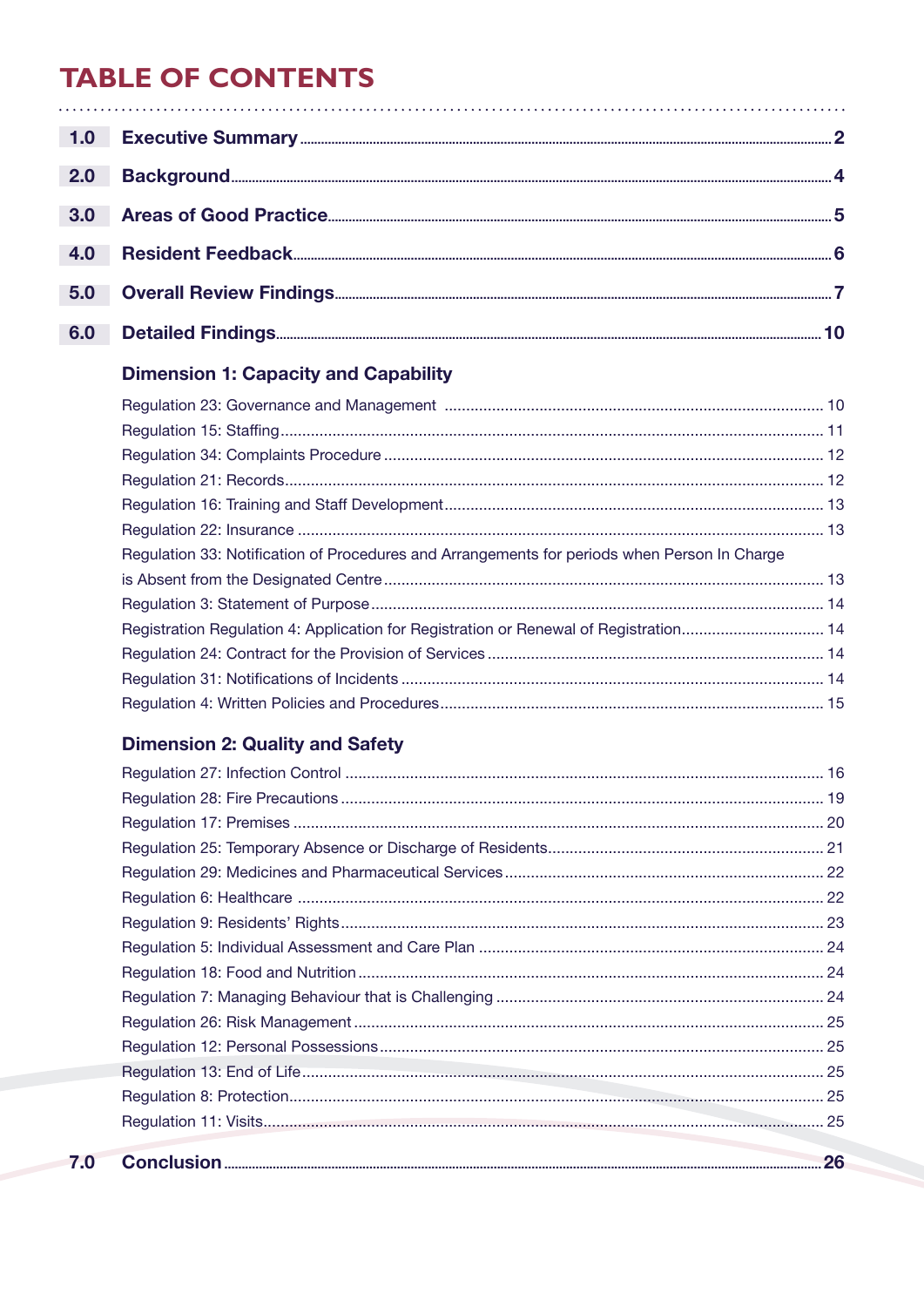### 1.0 **EXECUTIVE SUMMARY**

This report by HCI highlights the trends in inspection findings, those being 'Compliant' and 'Not Compliant' as detailed by the Health Information and Quality Authority (HIQA) in reports for residential care settings for older people. The inspections were against the requirements as outlined in the following:

- Health Act 2007 (Care and Welfare of Residents in Designated Centres for Older People) Regulations 2013 (S.I.No. 415 of 2013).
- Health Act 2007 (Registration of Designated Centres for Older People) Regulation 2015 (S.I.No. 61 of 2015).

These legislative requirements are supported throughout the report by the National Standards for Residential Care Settings for Older People in Ireland (2016).

In light of the impact of COVID-19, certain reports also make reference to the application by residential homes of the following:

- National Standards for infection prevention and control (IPC) in community services (2018)
- HSE & HPSC Interim Public Health, Infection Prevention & Control Guidelines on the Prevention and Management of COVID-19 Cases and Outbreaks in Residential Care Facilities

HCI completed a review of twenty-three (23) randomly selected HIQA Inspection Reports. All inspections were completed by HIQA during June 2020 to September 2020.

Table 1 below highlight the main findings that carried a *Not Compliant Red Risk*. Table 2 highlights other key areas requiring improvement.

| <b>Dimension</b>                    | <b>Regulation</b>            | <b>Not Compliant Red Risk Findings</b>                                                                                                                                                                                                                                                                                                                                                                                                                                                                                                                                                                                                                                                                                                                                                                                                                                                                              |  |  |  |  |  |  |
|-------------------------------------|------------------------------|---------------------------------------------------------------------------------------------------------------------------------------------------------------------------------------------------------------------------------------------------------------------------------------------------------------------------------------------------------------------------------------------------------------------------------------------------------------------------------------------------------------------------------------------------------------------------------------------------------------------------------------------------------------------------------------------------------------------------------------------------------------------------------------------------------------------------------------------------------------------------------------------------------------------|--|--|--|--|--|--|
| <b>Capacity and</b>                 | Regulation 15:               | Inadequate resources available for nursing care staff.                                                                                                                                                                                                                                                                                                                                                                                                                                                                                                                                                                                                                                                                                                                                                                                                                                                              |  |  |  |  |  |  |
| <b>Capability</b>                   | Staffing                     | Hours for cleaning staff were inadequate as efficient cleaning was<br>not taking place.                                                                                                                                                                                                                                                                                                                                                                                                                                                                                                                                                                                                                                                                                                                                                                                                                             |  |  |  |  |  |  |
|                                     |                              | Staffing levels allocated did not ensure care was provided in a<br>person centred manner.<br>Inadequate arrangements for ensuring compliance with legislation.<br>Failure to implement the Health Protection Surveillance Centre's<br>(HPSC) "Interim Public Health, Infection Prevention and Control<br>Guidelines on the Prevention and Management of COVID-19<br>Cases and Outbreaks in Residential Care Facilities" guidance.<br>Premises required updating to ensure a safe and appropriate<br>environment was in place.<br>Inaccurate recording of staff and resident temperatures.<br>Staff not wearing masks appropriately and not in line with HPSC<br>guidance.<br>Review of environmental hygiene was required.<br>IPC processes were not in line with HIQA's National Standards for<br>Infection Prevention and Control in Community Services 2018 or<br>HPSC guidance for residential care facilities. |  |  |  |  |  |  |
| <b>Capacity and</b>                 | Regulation 23:               |                                                                                                                                                                                                                                                                                                                                                                                                                                                                                                                                                                                                                                                                                                                                                                                                                                                                                                                     |  |  |  |  |  |  |
| <b>Capability</b>                   | Governance and<br>Management |                                                                                                                                                                                                                                                                                                                                                                                                                                                                                                                                                                                                                                                                                                                                                                                                                                                                                                                     |  |  |  |  |  |  |
| <b>Quality and</b><br><b>Safety</b> | Regulation 17:<br>Premises   |                                                                                                                                                                                                                                                                                                                                                                                                                                                                                                                                                                                                                                                                                                                                                                                                                                                                                                                     |  |  |  |  |  |  |
| <b>Quality and</b>                  | Regulation 27:               |                                                                                                                                                                                                                                                                                                                                                                                                                                                                                                                                                                                                                                                                                                                                                                                                                                                                                                                     |  |  |  |  |  |  |
| <b>Safety</b>                       | <b>Infection Control</b>     |                                                                                                                                                                                                                                                                                                                                                                                                                                                                                                                                                                                                                                                                                                                                                                                                                                                                                                                     |  |  |  |  |  |  |
|                                     |                              |                                                                                                                                                                                                                                                                                                                                                                                                                                                                                                                                                                                                                                                                                                                                                                                                                                                                                                                     |  |  |  |  |  |  |
|                                     |                              |                                                                                                                                                                                                                                                                                                                                                                                                                                                                                                                                                                                                                                                                                                                                                                                                                                                                                                                     |  |  |  |  |  |  |

### Table 1: Not Compliant Red Risk – Findings (S.I.No. 415 of 2013)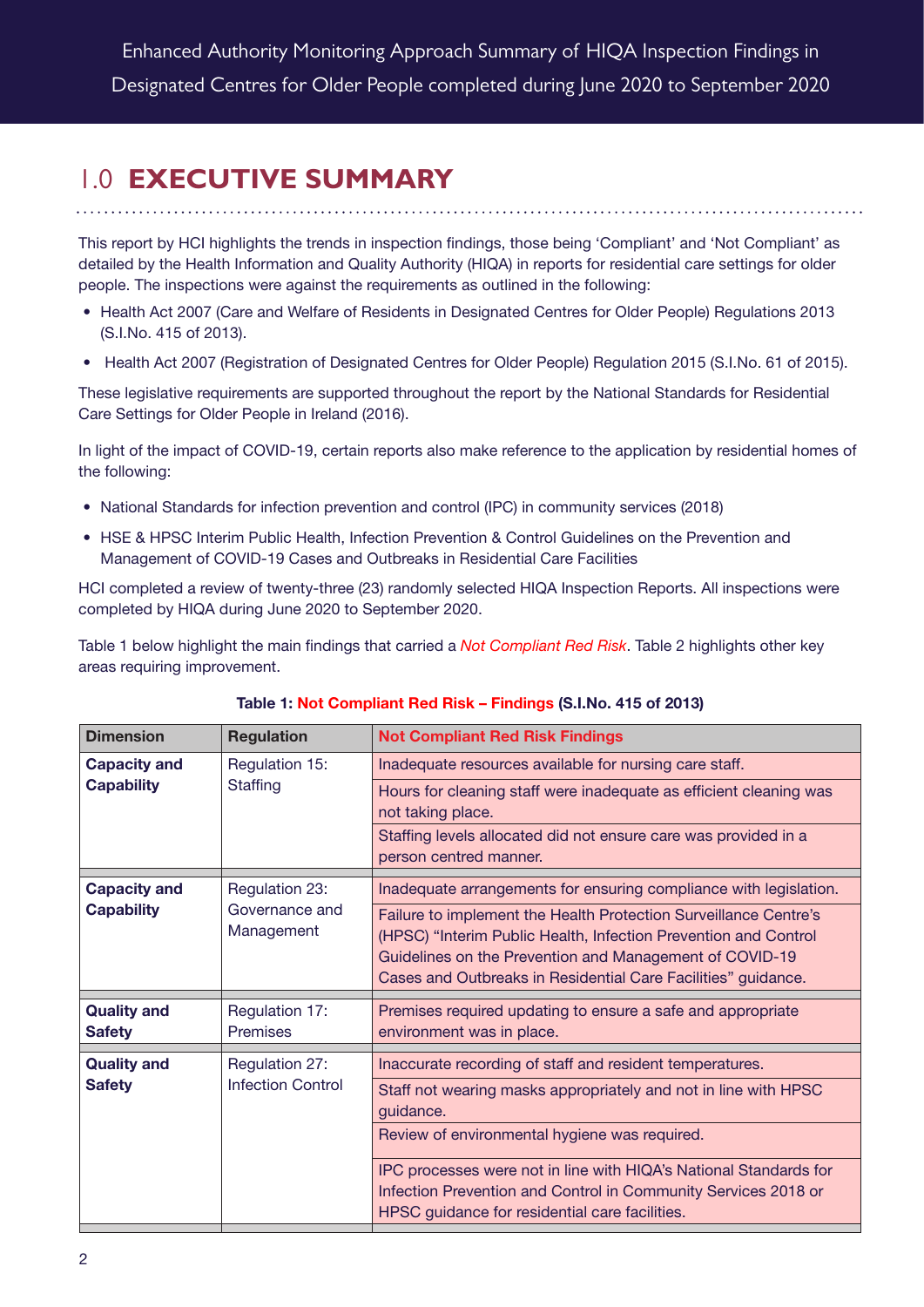Quality and **Safety** Regulation 28: Fire Precautions The Registered Provider did not take adequate precautions against the risk of fire or ensure that adequate systems were in place to ensure the safe and effective evacuation of residents. Fire doors had gaps between them making them ineffective to contain fire, smoke, and fumes. Fire drills did not take place at night-time to ensure the residential centre can be evacuated safely with night-time staffing levels.

### Table 2: Not Compliant Orange and Yellow Risk – Findings (S.I.No. 415 of 2013)

| <b>Dimension</b>                         | <b>Regulation</b>                                                          | <b>Not Compliant Orange and Yellow Risk Findings</b>                                                                                                                                                                                                                                                                                                 |  |  |  |  |  |  |  |
|------------------------------------------|----------------------------------------------------------------------------|------------------------------------------------------------------------------------------------------------------------------------------------------------------------------------------------------------------------------------------------------------------------------------------------------------------------------------------------------|--|--|--|--|--|--|--|
| <b>Capacity and</b><br><b>Capability</b> | Regulation 16:<br><b>Training and Staff</b><br>Development                 | Training provided was not adequate and did not ensure safe quality<br>care was provided - staff are not aware of current good practice and<br>how to implement it.                                                                                                                                                                                   |  |  |  |  |  |  |  |
| <b>Capacity and</b><br><b>Capability</b> | Regulation 34:<br>Complaints<br>Procedure                                  | The complaints policy and procedure were not updated to ensure<br>relevant information regarding the requirement for a complaints<br>officer.<br>Complaints were not adequately investigated and addressed.                                                                                                                                          |  |  |  |  |  |  |  |
| <b>Quality and</b><br><b>Safety</b>      | Regulation 25:<br><b>Temporary Absence</b><br>or Discharge of<br>Residents | Necessary information, such as medical diagnosis and medications,<br>were not always detailed in the transfer letter.<br>Comprehensive information was not provided to the receiving<br>hospital.                                                                                                                                                    |  |  |  |  |  |  |  |
| <b>Quality and</b><br><b>Safety</b>      | Regulation 12:<br>Personal<br>Possessions                                  | Insufficient storage was used by residents to store their personal<br>belongings.<br>Residents were required to limit the number of personal items they<br>had where they were in a multi-occupancy room.                                                                                                                                            |  |  |  |  |  |  |  |
| <b>Quality and</b><br><b>Safety</b>      | Regulation 6:<br>Healthcare                                                | Appropriate medical and healthcare reviews were not completed in a<br>timely manner for residents.<br>Wound care practices of nurses were found to be inconsistent.<br>Inconsistent records were retained to record if residents had been<br>tested for COVID-19. No records were retained as to whether their<br>results had been conveyed to them. |  |  |  |  |  |  |  |
| <b>Quality and</b><br><b>Safety</b>      | Regulation 29:<br>Medicines and<br>Pharmaceutical<br><b>Services</b>       | Gaps were identified in relation to signatures in the controlled drug<br>record book.<br>Expired medications remained in the drug trolley.                                                                                                                                                                                                           |  |  |  |  |  |  |  |

The following Regulations were not inspected in the reports reviewed and were therefore not included in the analysis:

- Registration Regulation 6 (S.I.No. 61 of 2015) Changes to Information Supplied for Registration Purposes.
- Regulation 30 (S.I.No. 415 of 2013) Volunteers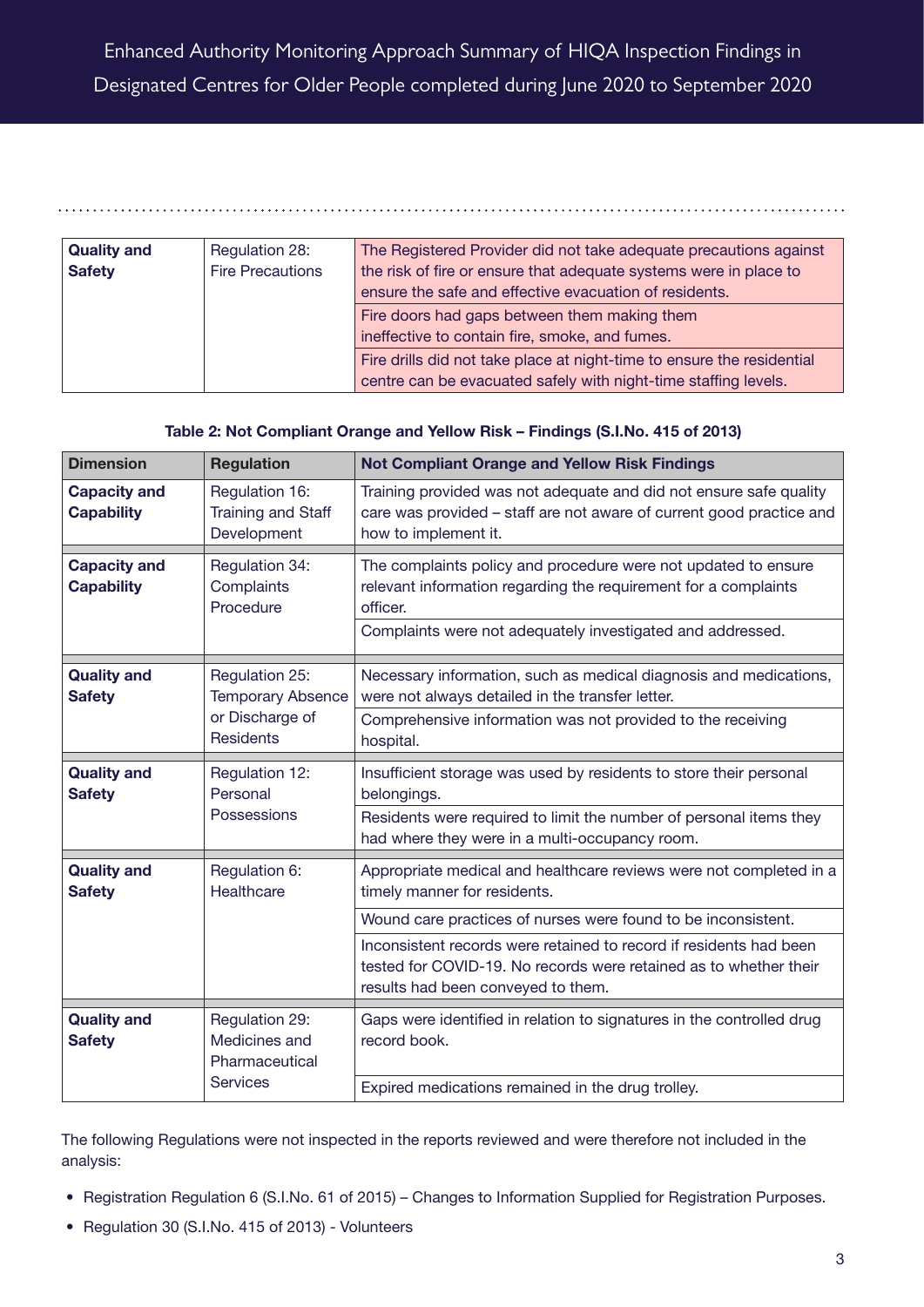### 2.0 **BACKGROUND**

Effective from the 1st of January 2018, Health Information and Quality Authority (HIQA) implemented the use of the Enhanced Authority Monitoring Approach (AMA) to the regulation of designated centres.

The findings of all monitoring inspections are set out under the Registration Regulations as detailed within S.I.No. 61 of 2015 and the thirty-two (32) Regulations as detailed within S.I.No. 415 of 2013. The number of regulations inspected by HIQA in each residential care setting is dependent on the purpose of the inspection.

The compliance descriptors are outlined as follows:

- Compliant: A judgment of compliant means the Registered Provider and/or the Person In Charge is in full compliance with the relevant legislation.
- Substantially Compliant: A judgement of substantially compliant means that the Registered Provider or Person In Charge has generally met the requirements of the regulation, but some action is required to be fully compliant. This finding will have a risk rating of yellow, which is low risk.
- Not Compliant: A judgement of not compliant means the Registered Provider or Person In Charge has not complied with a regulation and that considerable action is required to come into compliance. Continued non-compliance or where the non-compliance poses a significant risk to the safety, health and welfare of residents using the service will be riskrated red (high risk) and the Inspector will identify the date by which the Registered Provider must comply. Where the non-

compliance does not pose a significant risk to the safety, health and welfare of residents using the services, it is risk rated orange (moderate risk) and the provider must take action within a reasonable time frame to come into compliance.

Once a judgement of 'Not Compliant' is made, Inspectors will review the risk to residents and will report on this risk as:

- o Red: There is a high risk associated with the non-compliance.
- o Orange: There is moderate risk associated with the non-compliance.
- o Yellow: There is low risk associated with the non-compliance.
- o Green: There is no risk.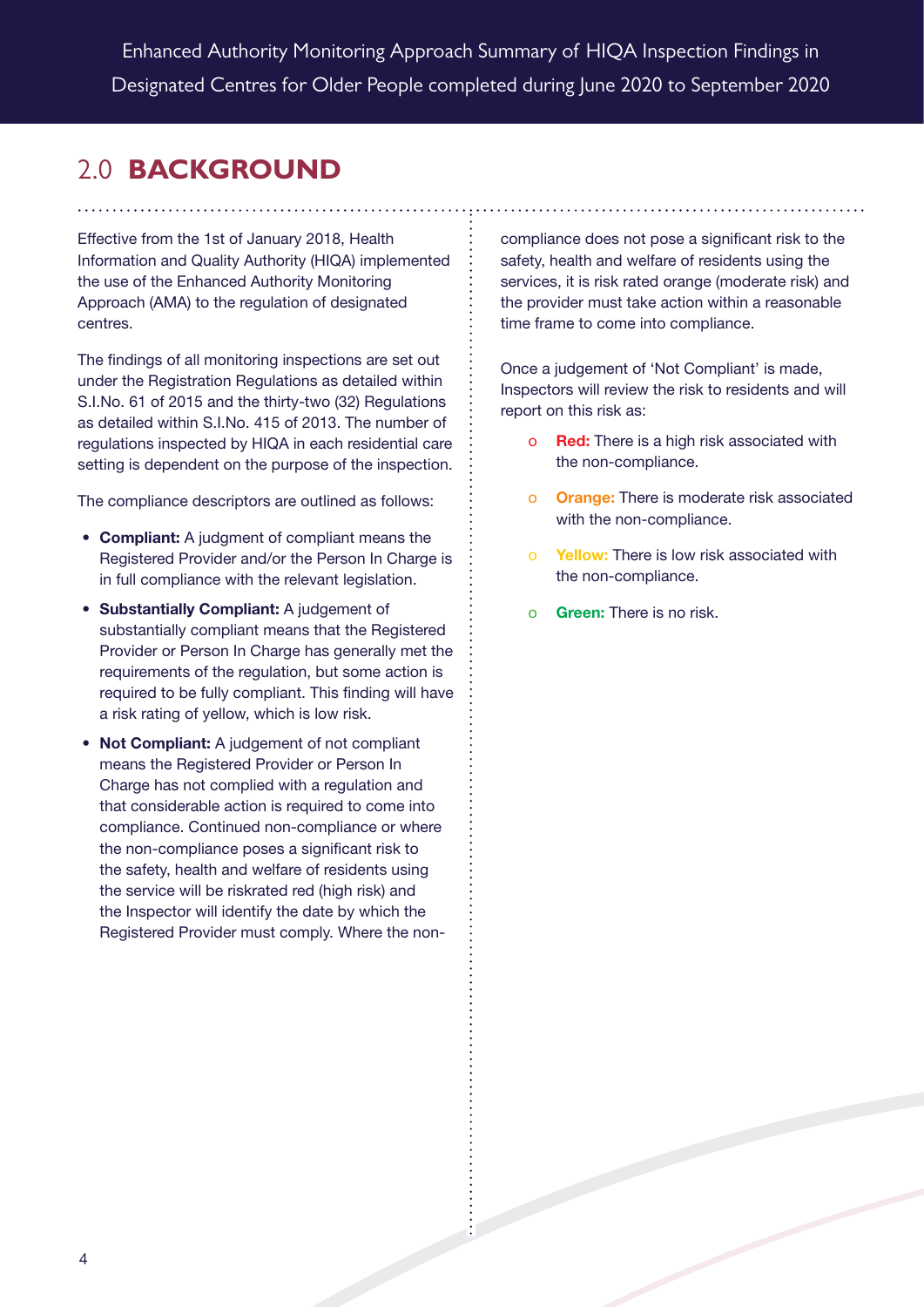### 3.0 **AREAS OF GOOD PRACTICE**

Table 3 details the Regulation(s) where good practice was identified, i.e. services inspected against the Regulations were deemed fully compliant. Caution is advised when interpreting Table 3 below, as not all of the 23 services reviewed were inspected against each Regulation.

### Table 3: Regulations where Good Practice was identified

| <b>Dimension</b>          | <b>Regulation</b>                                                                                                               | <b>No. of Services Inspected</b><br>against this Regulation of<br>the 23 sample reports |
|---------------------------|---------------------------------------------------------------------------------------------------------------------------------|-----------------------------------------------------------------------------------------|
| Capacity and Capability   | Registration Regulation 7: Application by Registered<br>Providers for the Variation or Renewal of Conditions<br>of Registration |                                                                                         |
|                           | <b>Registration Regulation 8:</b><br>Annual fee payable by the Registered Provider of<br>a designated centre for older people   | 2                                                                                       |
|                           | Regulation 14: Persons In Charge                                                                                                | 13                                                                                      |
|                           | Regulation 19: Directory of Residents                                                                                           | 3                                                                                       |
|                           | Regulation 32: Notification of Absence                                                                                          |                                                                                         |
| <b>Quality and Safety</b> | <b>Regulation 10: Communication Difficulties</b>                                                                                |                                                                                         |
|                           | Regulation 20: Information for Residents                                                                                        |                                                                                         |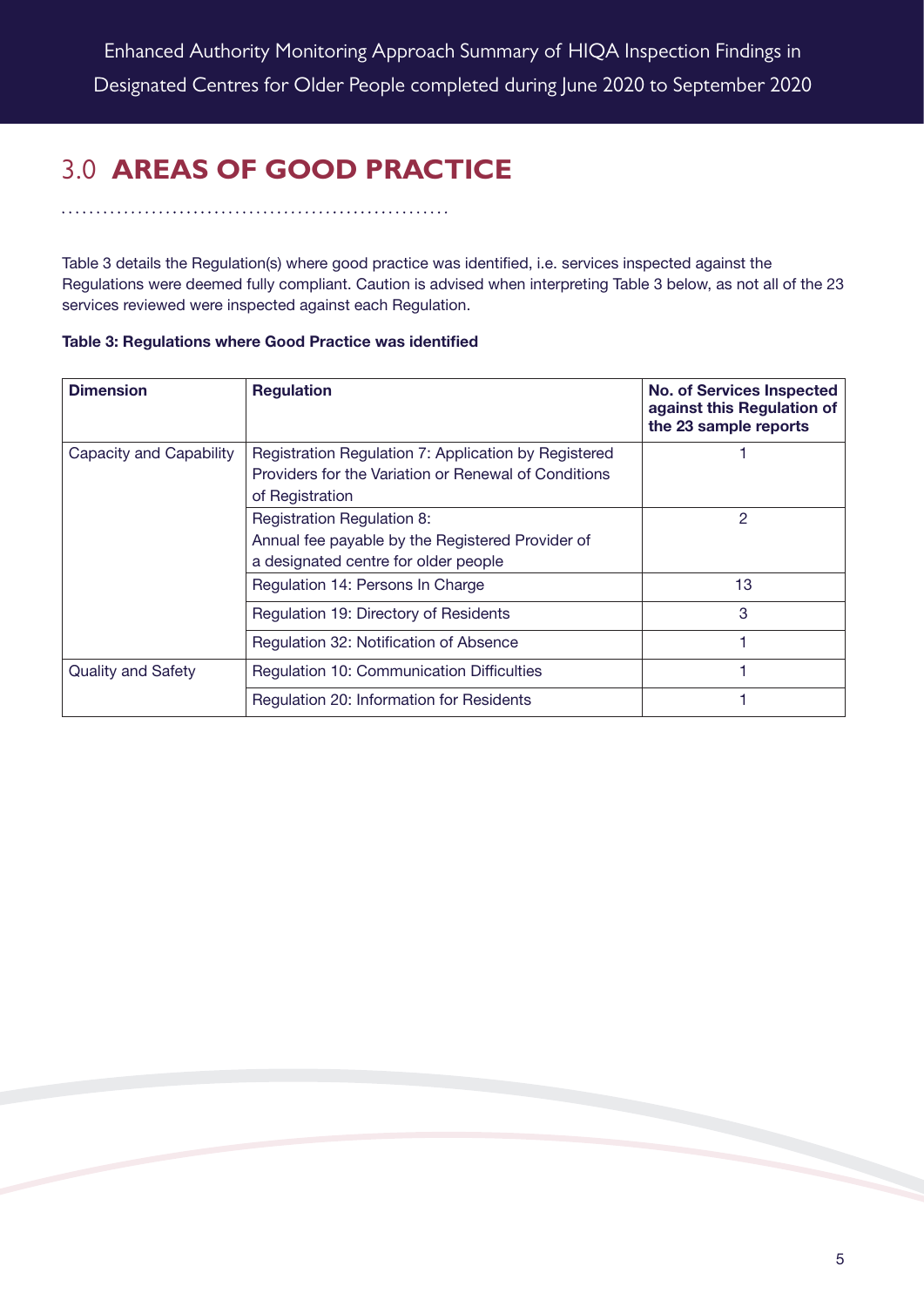### 4.0 **RESIDENT FEEDBACK**

Resident questionnaires were sent in advance of announced Inspections to allow residents and their representatives to provide feedback regarding living in the residential centre. Also, during inspections, HIQA Inspectors, where possible, spoke with residents to discuss their experience of the service.

Overall, the majority of the feedback received within the twenty-three (23) reports reviewed was positive. Feedback included:

### • Residents' COVID-19 Experience in the Residential Centre:

- o Residents were aware of the COVID-19 risks and the precautions they had to take to protect themselves and others.
- o Some residents were getting tired of cocooning.
- o Residents missed socialising with other residents in the residential centre.
- o Residents who had COVID-19 stated it was not a nice experience and hoped they would not have to go through it again.
- o Residents were delighted to leave their bed rooms and see other residents.
- o Residents were sad that other residents had passed away due to COVID-19.
- o Residents want residential centres to keep the Infection Prevention and Control measures that were put in place to keep all residents safe stay in place.
- o Residents described feeling lonely, worried, frightened, and anxious during a COVID- 19 outbreak. Residents stated that staff acknowledged their concerns and helped reassure them.
- o Some residents found isolation very difficult.
- o Residents wondered if life would ever be normal again after the COVID-19 pandemic.
- o Residents missed getting their hair done by their hairdresser.
- o Media interest in COVID-19 outbreaks in residential centres had a negative impact residents' wellbeing.
- o Some residents found restrictions not too difficult stating that they had lots of company in the centre and probably would have been more isolated if they had been living at home.

o Some residents missed day trips out of the residential centre.

### • Daily Living/Social Activities:

- o Activities were restricted due to COVID-19 and social distancing requirements; however, residents were happy to participate in activities that were organised.
- Space/Premises in the Residential Centres:
	- o Some residents communicated that they felt their privacy was protected as they had their own bedroom and en-suite.

### • Food and Nutrition:

- o Some residents praised the variety and selection of food that was made available to them.
- o Some residents stated that the food provided to them was fine or varied.

### • Care Provided in the Residential Centres:

- o Some residents were happy with the care provided to them.
- o Some residents were happy with the communication between staff and residents during COVID-19.

### • Safety in the Residential Centres:

- o Residents said they felt safe and well supported in the residential centre.
- Identifying a member of staff where issues, concerns or complaints arise:
	- o Residents communicated that they were aware of who to contact if they were unhappy with anything in the residential centre.

### • Visiting in the Residential Centre:

- o As visiting in the residential centres across Ireland was restricted, residents stated that receiving visitors through window visits was good
- o Residents missed visits from family members.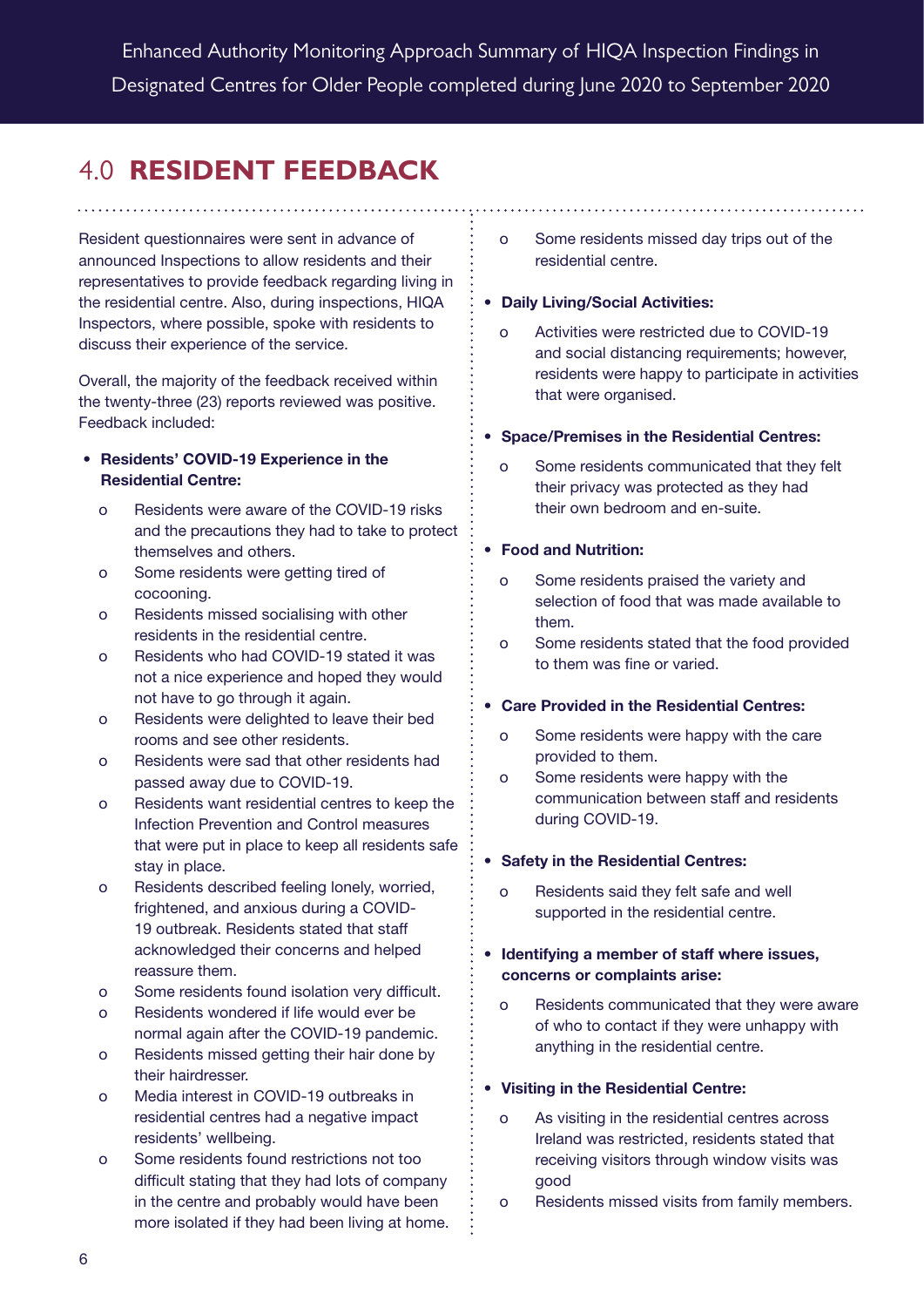## **Enhanced Authority Monitoring Approach** 5.0 OVERALL REVIEW FINDINGS 5.0 **OVERALL REVIEW FINDINGS**

breach of, the requirements per Regulation for the 23 reports. Key areas that were deemed Not Compliant are highlighted within the tables. The inspection reporting framework used by HIQA is organised into two dimensions. Dimension 1 focuses on Capacity and Capabilities (detailed in Tables 4 and The inspection reporting framework used by HIQA is organised into two dimensions. Dimension 1 focuses on Capacity and Capabilities (detailed in Tables 4 and 5 below) with Dimension 2 focusing on Quality and Safety (detailed in Table 6 below). The tables show the percentage of the Services in compliance, or in 5 below) with Dimension 2 focusing on Quality and Safety (detailed in Table 6 below). The tables show the percentage of the Services in compliance, or in breach of, the requirements per Regulation for the 23 reports. Key areas that were deemed Not Compliant are highlighted within the tables. breach of, the requirements per Regulation for the 23 reports. Key areas that were deemed Not Compliant are highlighted within the tables. **5.00 below) with Dimension 2 focusing on Qu** 

# ${\tt Table~4:}$  Canacity and Canability – Begistration Begulations  $({\bf S}$  I No. 61  $\sigma$ f 2015) Table 4: Capacity and Capability - Registration Regulations (S.I.No. 61 of 2015) Table 4: Capacity and Capability – Registration Regulations (S.I.No. 61 of 2015)

| <b>Compliant</b><br><b>Volley</b>                                                           | ° %                                                             |
|---------------------------------------------------------------------------------------------|-----------------------------------------------------------------|
| <b>NON Linuson Not</b><br><b>Drange</b>                                                     | 0 %                                                             |
|                                                                                             | ೢೕ                                                              |
| <b>Fully</b> Substantially % of Services Not<br>Compliant Compliant Not Compliant Compliant | o<br>O                                                          |
|                                                                                             | 25 %                                                            |
|                                                                                             | 75 %                                                            |
| No. of Services<br>eid<br>the<br>regulation of L<br>23 samples<br>against<br>inspected      |                                                                 |
| Description                                                                                 | Registration or<br>Application of<br>Registration<br>Renewal of |
|                                                                                             |                                                                 |
| Dimension Regulation Regulation                                                             | Capacity<br>Capability<br>and                                   |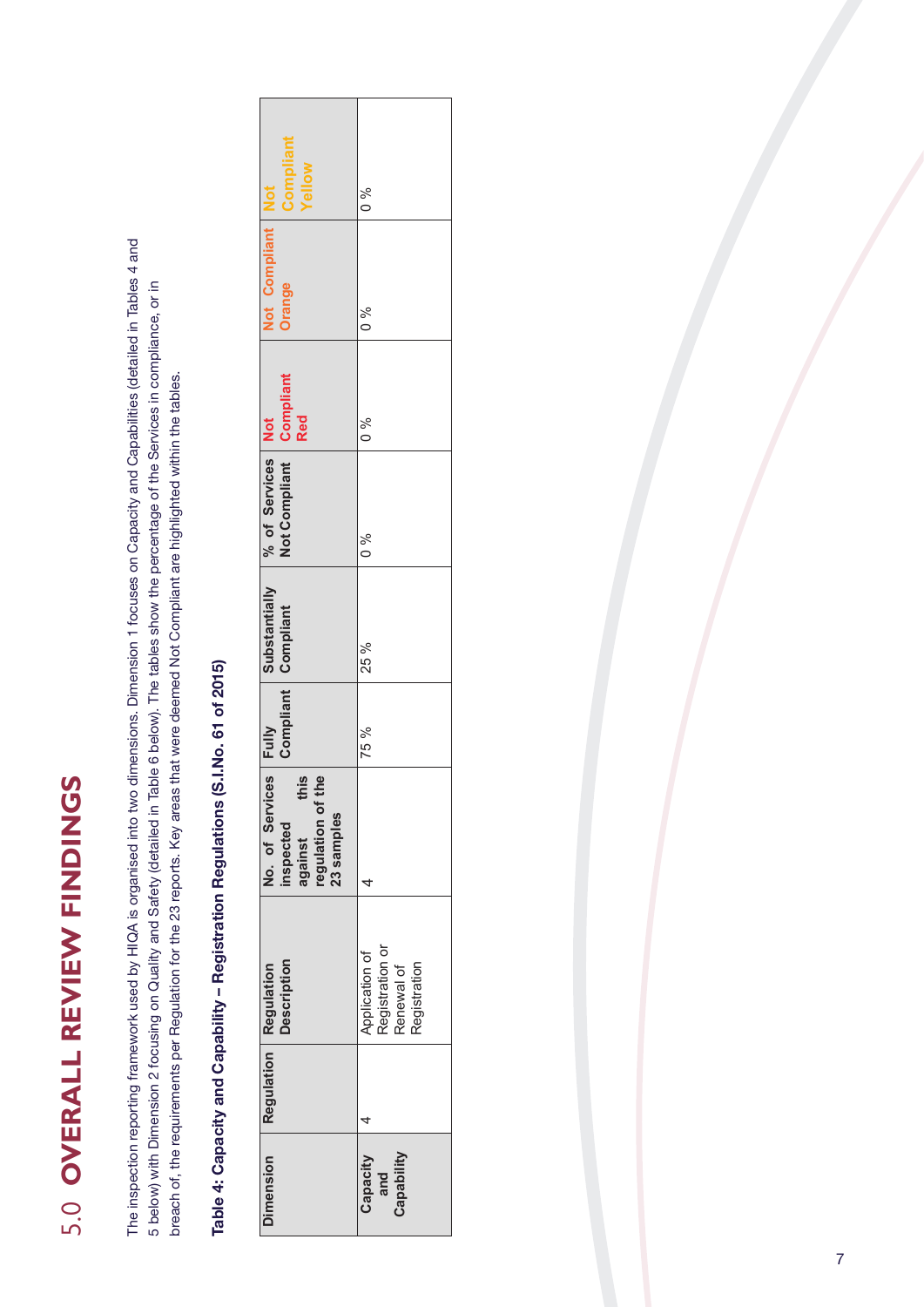5.0 **OVERALL REVIEW FINDINGS** Continued... **ES** Continued <sup>®</sup> 5.0 OVERALL REVIEW FINDINGS Continued...

**2020**

Table 5: Capacity and Capability (S.I.No. 415 of 2013) Table 5: Capacity and Capability (S.I.No. 415 of 2013)

| <b>Dimension</b> | Regulation     | <b>Regulation Description</b>                                                                                                  | No. of Services<br>regulation of<br>this<br>the 23 samples<br>nspected<br>against | Fully<br>Compliant | Substantially<br>Compliant | ðf<br>Compliant<br>Services<br>$\frac{1}{2}$<br>ೢೕ | Compliant<br>Red<br>Not | Compliant<br>Orange<br><b>Not</b> | Compliant<br>Yellow<br>Not |
|------------------|----------------|--------------------------------------------------------------------------------------------------------------------------------|-----------------------------------------------------------------------------------|--------------------|----------------------------|----------------------------------------------------|-------------------------|-----------------------------------|----------------------------|
|                  | ς              | Statement of Purpose                                                                                                           | 5                                                                                 | 73 %               | 27 %                       | $\%$ 0                                             | $\%$ 0                  | $\%$ 0                            | $\%$ 0                     |
|                  | 4              | Written Policies and<br>Procedures                                                                                             | $\overline{a}$                                                                    | 92 %               | 8 %                        | $\%$ 0                                             | $\frac{8}{6}$           | $\frac{96}{6}$                    | $\frac{6}{6}$              |
|                  | $\frac{5}{1}$  | Staffing                                                                                                                       | 23                                                                                | 83 %               | 9 %                        | 8%                                                 | 4%                      | $\aleph$<br>4                     | $\frac{9}{6}$              |
| Capacity<br>and  | $\frac{6}{1}$  | Training and Staff<br>Development                                                                                              | 23                                                                                | 70 %               | 26 %                       | 4%                                                 | $\%$ 0                  | 4%                                | $\frac{6}{6}$              |
| Capability       | $\overline{2}$ | Records                                                                                                                        | S                                                                                 | 62 %               | 31%                        | 7%                                                 | $\frac{9}{6}$           | 7 %                               | $\frac{9}{6}$              |
|                  | 22             | Insurance                                                                                                                      |                                                                                   | 50 %               | 50 %                       | $\%$ 0                                             | $\%$ 0                  | $\%$ 0                            | $\frac{96}{6}$             |
|                  | 23             | Governance and<br>Management                                                                                                   | $\overline{2}$                                                                    | 41 %               | 32 %                       | 27 %                                               | 9 %                     | 18 %                              | $\frac{6}{6}$ 0            |
|                  | 24             | Contract for the Provision<br>of Services                                                                                      |                                                                                   | 83 %               | 17 %                       | $\%$ 0                                             | $\%$ 0                  | $\frac{9}{6}$                     | $\%$ 0                     |
|                  | 31             | Notification of Incidents                                                                                                      | ဖ                                                                                 | 87 %               | 13%                        | $\%$ 0                                             | $\%$ 0                  | $\frac{6}{6}$                     | $\frac{9}{6}$              |
|                  | 33             | Charge is absent from the<br>Notification of Procedures<br>periods when Person in<br>and Arrangements for<br>designated centre |                                                                                   | 67 %               | 33 %                       | $\frac{9}{6}$                                      | $\frac{9}{6}$           | $\frac{9}{6}$                     | $\frac{96}{6}$             |
|                  | 34             | <b>Complaints Procedure</b>                                                                                                    | $\circ$                                                                           | 74 %               | 10 %                       | 16 %                                               | $\%$ 0                  | 16 %                              | % 0                        |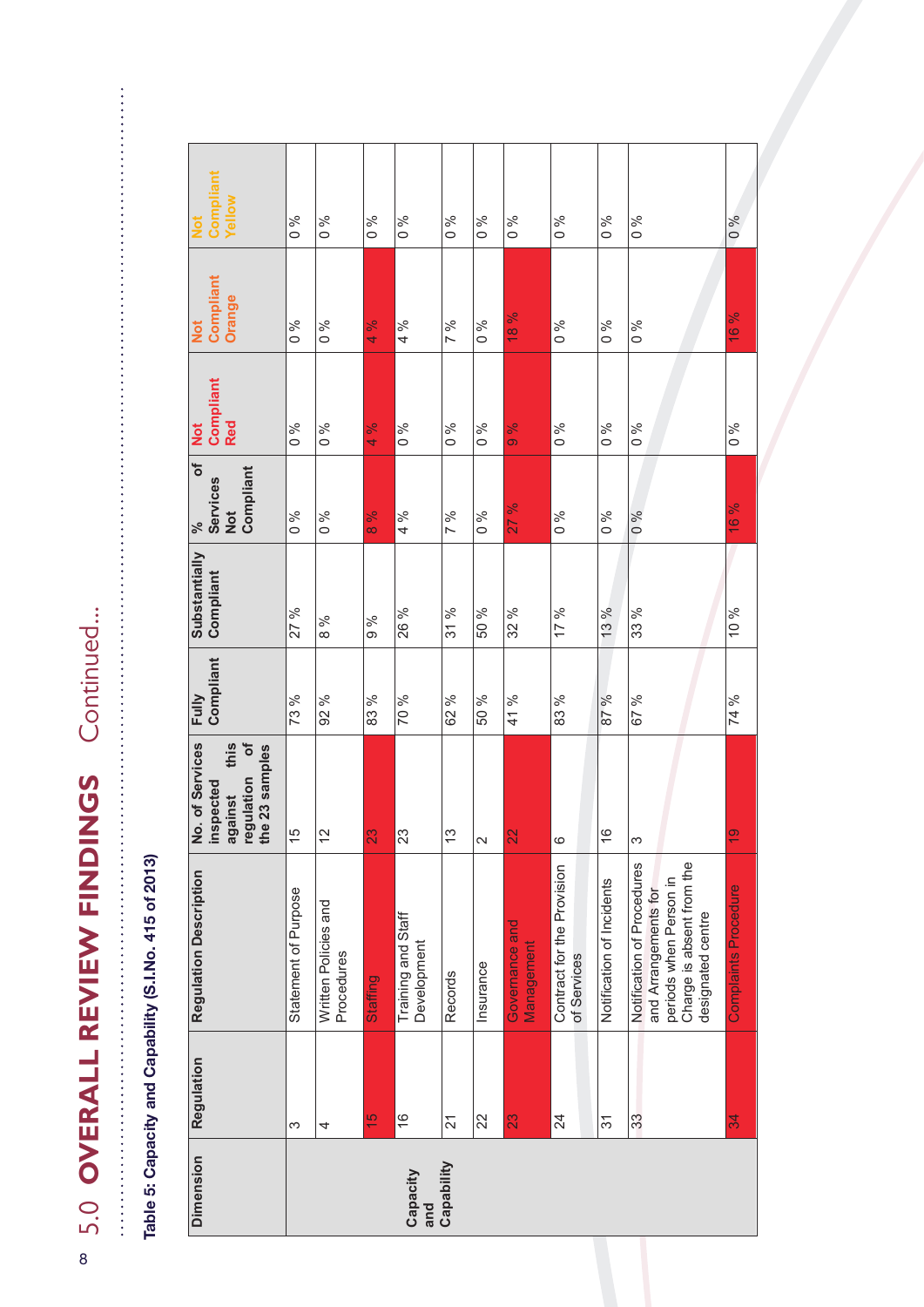5.0 OVERALL REVIEW FINDINGS Continued... 5.0 **OVERALL REVIEW FINDINGS** Continued...

**Summary of HIQA Inspection Findings in Designated Centres for Older People completed during June 2020 to September**

### Table 6: Quality and Safety (S.I.No. 415 of 2013) Table 6: Quality and Safety (S.I.No. 415 of 2013)

| Regulation<br>Dimension                                                                 | 5                                         | 6               | N                                         | $\infty$      | ග                 | $\overline{\mathcal{L}}$ | 은<br>and<br>Quality<br>Safety | 13             | $\overline{\overline{1}}$ | $\overset{\infty}{\leftarrow}$   | 25                                                                                    | 26              | 27                | 28                         | 29                                          |
|-----------------------------------------------------------------------------------------|-------------------------------------------|-----------------|-------------------------------------------|---------------|-------------------|--------------------------|-------------------------------|----------------|---------------------------|----------------------------------|---------------------------------------------------------------------------------------|-----------------|-------------------|----------------------------|---------------------------------------------|
|                                                                                         |                                           |                 |                                           |               |                   |                          |                               |                |                           |                                  |                                                                                       |                 |                   |                            |                                             |
| <b>Regulation Description</b>                                                           | Assessment<br>and Care Plan<br>Individual | Healthcare      | Managing Behaviour that<br>is Challenging | Protection    | Residents' Rights | Visits                   | Personal Possessions          | End of Life    | Premises                  | Food and Nutrition               | $\overleftarrow{\mathrm{o}}$<br><b>Discharge of Residents</b><br>Absence<br>Temporary | Risk Management | Infection Control | <b>Fire Precautions</b>    | and<br>Pharmaceutical Services<br>Medicines |
| ቴ<br>against this<br>regulation of<br>the 23<br>inspected<br>Services<br>samples<br>No. | 23                                        | 23              | $\overline{\mathcal{L}}$                  | $\frac{8}{1}$ | $\overline{2}$    | 22                       | 5                             | တ              | $\frac{1}{6}$             | တ                                | 6                                                                                     | $\overline{1}$  | $\overline{2}$    | $\frac{8}{1}$              | $\overline{10}$                             |
| Fully<br>Compliant                                                                      | 57 %                                      | 52 %            | 82 %                                      | 94 %          | 57 %              | $\frac{5}{6}$<br>95      | 60 %                          | 78 %           | 44 %                      | 89 %                             | 50 %                                                                                  | 53 %            | 32 %              | 28 %                       | 50 %                                        |
| Substantially<br>Compliant                                                              | 30 %                                      | 31 %            | 9%                                        | 6 %           | 29 %              | 5 %                      | 20 %                          | 22 %           | 31 %                      | $\%$ 0                           | 17 %                                                                                  | 41 %            | 45 %              | 28 %                       | 30 %                                        |
| % of Services<br>Compliant<br>Not                                                       | 13 %                                      | 17%             | $9\%$                                     | $\%$ 0        | 14 %              | $\frac{96}{6}$           | 20 %                          | $\%$ 0         | 25 %                      | 11 %                             | 33 %                                                                                  | 8 %             | 23 %              | $\infty$<br>$\overline{4}$ | <b>20%</b>                                  |
| Compliant<br>Red<br>Not                                                                 | $\frac{9}{6}$                             | $\frac{9}{6}$   | $\%$ 0                                    | ℅<br>$\circ$  | $\frac{9}{6}$     | $\%$ 0                   | $\frac{9}{6}$                 | $\frac{9}{6}$  | $\frac{96}{9}$            | $\%$ 0                           | $\%$ 0                                                                                | $\frac{9}{6}$   | 9 %               | 11 %                       | % 0                                         |
| Compliant<br><b>Orange</b><br>$\frac{1}{2}$                                             | 13 %                                      | 17 %            | 9%                                        | $\%$ 0        | 14 %              | $\%$ 0                   | $\%$ 0                        | $\frac{96}{6}$ | 19 %                      | $\%$<br>$\overline{\mathcal{L}}$ | 33 %                                                                                  | <b>9%</b>       | 14 %              | $\frac{5}{6}$<br>က္က       | 20 %                                        |
| <b>Compliant</b><br>Yellow<br>ă                                                         | $\frac{9}{6}$                             | $\%$<br>$\circ$ | ಸಿ<br>$\circ$                             | ಸಿ<br>$\circ$ | $\frac{6}{6}$     | $\%$<br>$\circ$          | <b>20%</b>                    | $\%$ 0         | $\frac{96}{6}$            | $\%$ 0                           | $\%$ 0                                                                                | $\frac{9}{6}$   | $\frac{6}{6}$     | $\frac{96}{6}$             | ℅<br>$\circ$                                |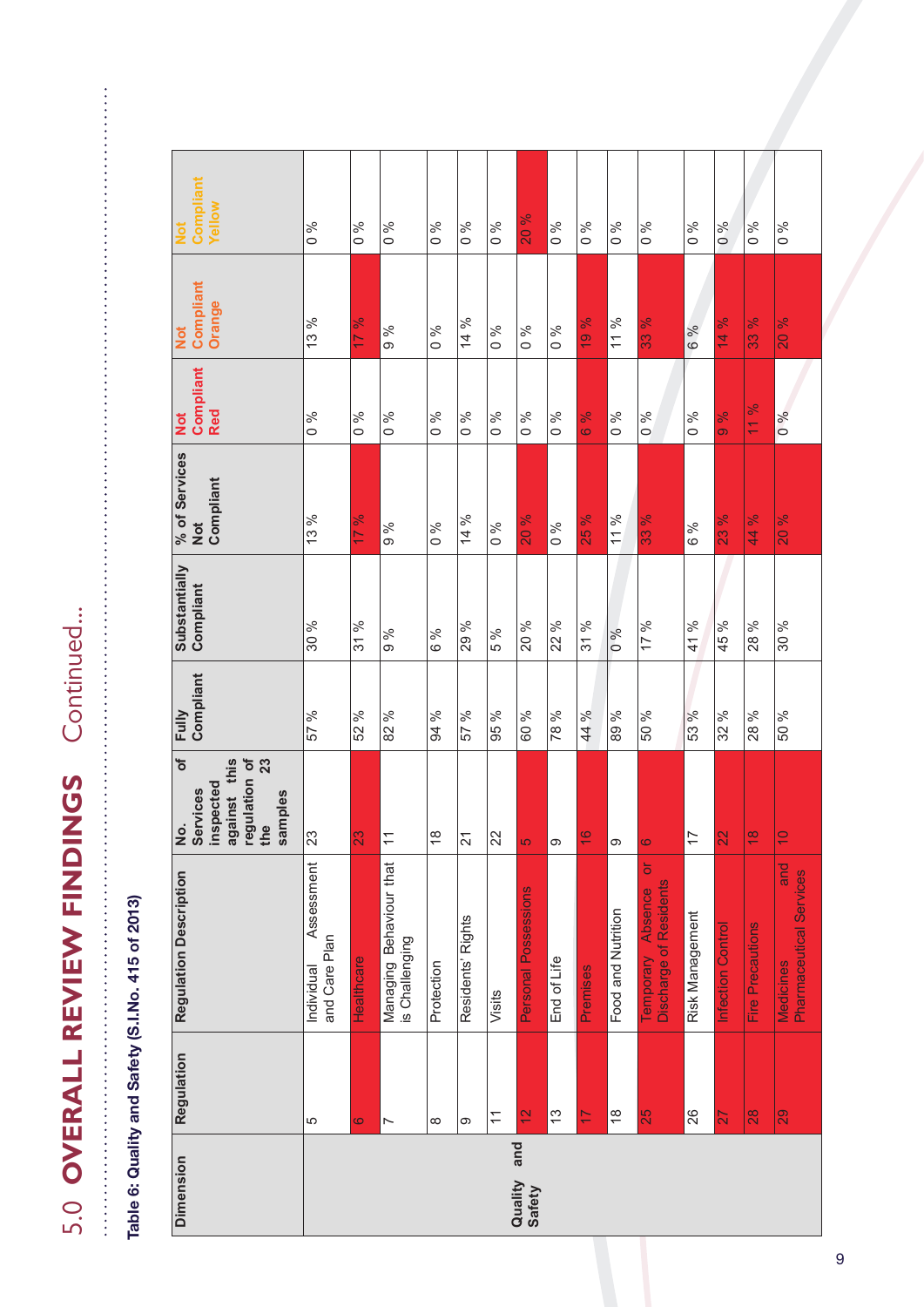### 6.0 **DETAILED FINDINGS**

The following provides examples of the 'Not Compliant' findings (including 'Not Compliant Yellow, Orange and Red') and 'Substantially Compliant' findings as detailed within the HIQA Inspection Reports under each of the report dimensions. The numbers in brackets following the finding, e.g. (2) detail the frequency of the finding across the services inspected.

### *Dimension 1:* Capacity and **Capability**

### *Regulation 23:* Governance and Management

*(27% of Services Not Compliant of the 22 assessed against this Regulation)*

### *• Not Compliant Red:*

- ❍ Management:
	- Governance and leadership arrangements in the residential centre required review to ensure that appropriate systems were in place to effectively monitor the service delivered and to ensure it was safe, appropriate, consistent, and met regulatory requirements.
	- There were inadequate arrangements for ensuring that compliance with legislation was achieved and maintained.
	- There were inadequate resources provided to ensure appropriate cleanliness and infection control standards were maintained in the centre.
	- There was a failure to implement the Health Protection Surveillance Centre (HPSC) "Interim Public Health, Infection Prevention and Control Guidelines on the Prevention and Management of COVID-19 Cases and Outbreaks in Residential Care Facilities" guidance. The most recent version of the guidance was not available for staff.
	- The Registered Provider had not ensured that residents had access to appropriate health care as the Inspector noted that some residents had

not been reviewed since late 2019.

• There were inadequate resources and arrangements to ensure regular and effect decontamination and appropriate cleanliness and infection control standards in the residential centre, as evidenced by the unclean areas identified on the day of inspection.

- The management systems for monitoring the service in relation to infection prevention and control, cleanliness standards and fire safety to ensure that the service provided was safe, appropriate, consistent, and effectively monitored were not effective. This was evidenced by:
	- Poor infection prevention and control standards with inadequate standards of cleanliness noted in bedrooms, the sluice room, toilets/bathrooms and essential equipment, COVID-19 isolation areas.
	- Poor availability of suitable disposal bins for Personal Protective Equipment (PPE) and external clinical waste bins unlocked.
	- Equipment such as commodes had signs of rust and the bedpan washer in the sluice was out of use and required repair.
	- Furniture, such as chairs and mattresses, showed signs of wear and surface damage and could not be cleaned effectively.
	- Open linen skips and bins without lids were identified throughout the centre which is not in line with best practice and posed a risk of cross infection.
	- Equipment such as shower chairs and commodes had signs of rust and cracked laminate on beds and sink stands required attention to ensure that these surfaces could be cleaned effectively.
- ❍ Audits:
	- A robust system for auditing was required to ensure all areas of practice were sufficiently monitored. For example, supervision and auditing of housekeeping practices and procedures was required.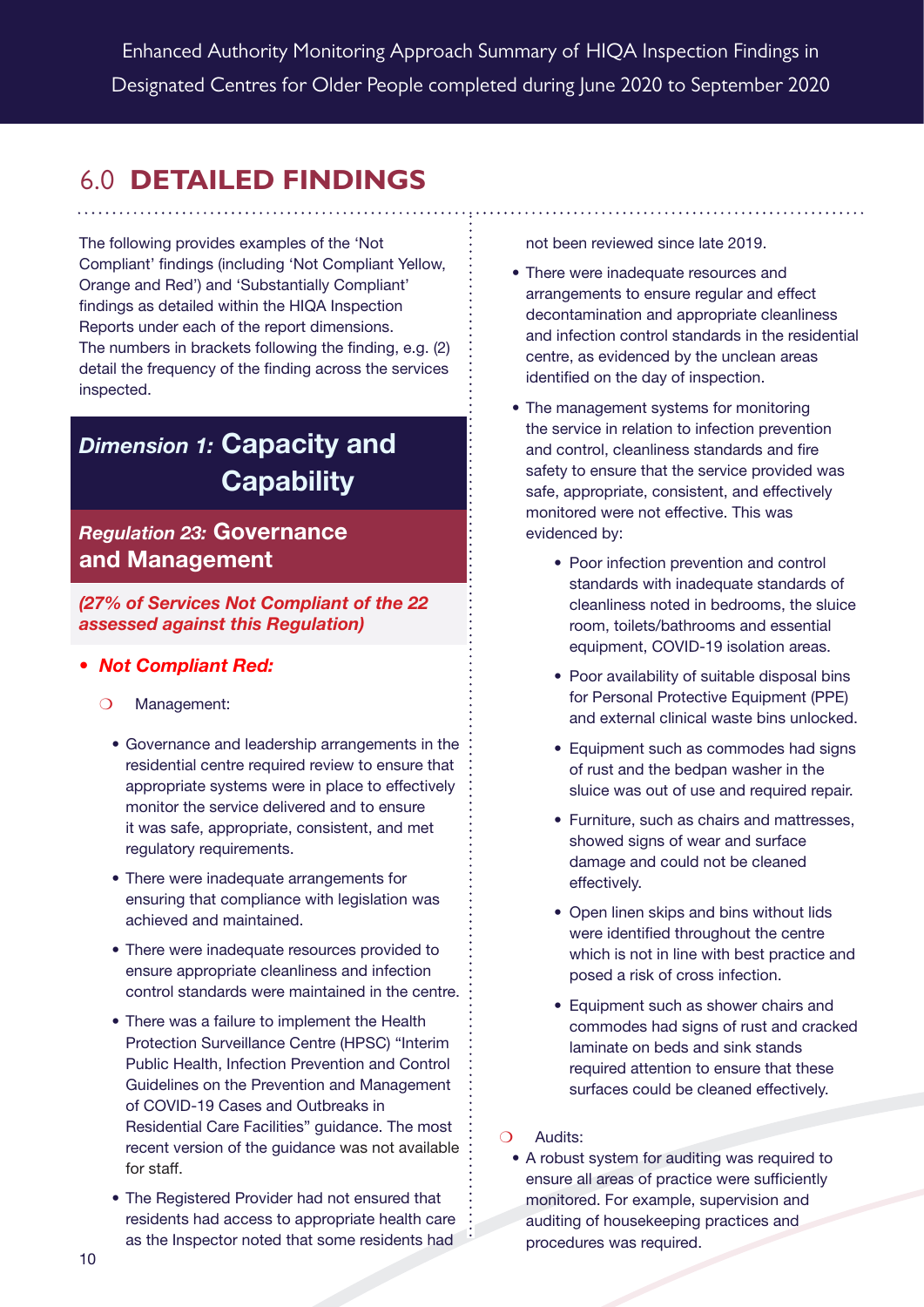### *• Not Compliant Orange:*

- O Management:
	- There was a failure to substantiate the senior management posts.
	- The Inspector found that nursing management in the residential centre needed to be strengthened to ensure that a suitably experienced nurse manager deputised for the Person In Charge.
	- Time frames for completion of actions from governance and management meetings were noted, these were vague, for example, records stated ongoing, monthly, or quarterly for many time frames for completion.
	- Inspectors noted that many of actions from the previous inspection had not been fully addressed.
	- Team meetings to disseminate learning from analysis of accidents and incidents had not been held since January 2020.
	- The Registered Provider was required to take more effective action to ensure the safety and welfare of residents during the COVID-19 pandemic.
	- As the COVID-pandemic evolved and as resident's care needs increased, the availability of nurses to provide nursing care was inadequate. All residents had to be transferred out of the residential centre due to ineffective isolation facilities.
- ❍ Audits:
	- Inspectors found that the falls audit was an audit of falls documentation and did not fully inform quality improvement.
	- The infection prevention and control audit template were deemed to be not comprehensive.
	- The post COVID-19 review report seen was a time-line of events rather than an analysis and review of the outbreaks to identify any lessons learned and changes required going forward.

### 

### *Regulation 15:* Staffing

### *(8% of Services Not Compliant of the 23 assessed against this Regulation)*

### *• Not Compliant Red:*

- ❍ Staffing:
	- There were inadequate resources allocated to nursing care staff as the nurse on duty was noted to be extremely busy assessing residents' care, changing health conditions, and arranging admission to hospital during the inspection. Inspectors observed that there was no time available to supervise care staff, hygiene standards or if infection control guidelines were being followed appropriately.
	- Cleaning staff hours were found to be inadequate as several areas and items of equipment were noted by Inspectors to be in an unclean condition.
	- According to the rota, the Inspector noted that two hours in the morning were allocated to organising activities.
	- Inspectors observed that staffing levels did not ensure care was provided in a person centred way that reflected evidenced based practice and did not ensure that in the midst of this pandemic that infection control standards to mitigate the spread of infection were observed at all times. Inspectors viewed this as having a negative impact on residents' care and day to day life choices.
	- Deficits found by Inspectors in care records and health and safety indicated that staff allocation model required review to ensure the service operated with a person-centred focus and was a safe appropriate environment for residents to live in.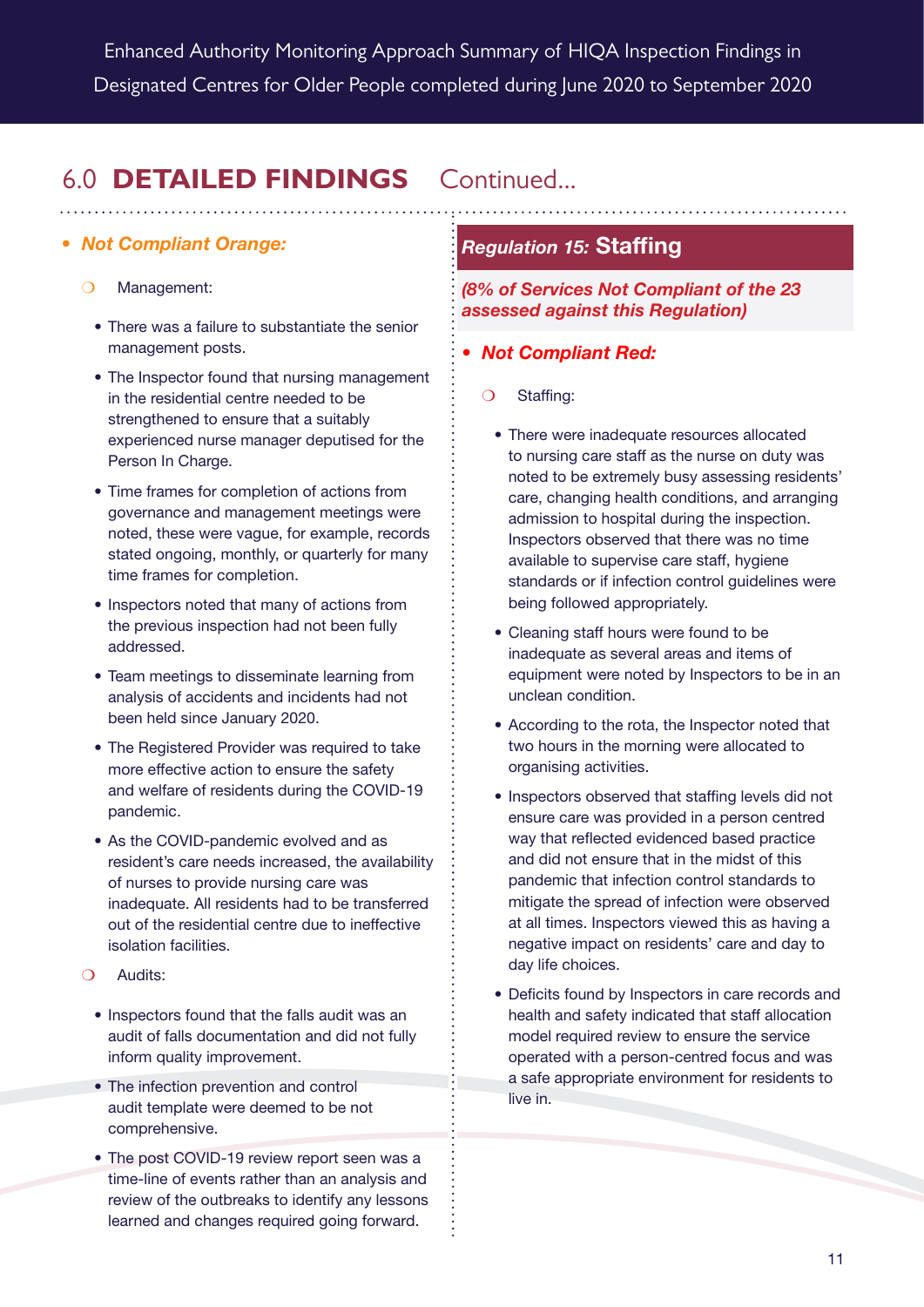### *• Not Compliant Orange:*

- ❍ Staffing:
	- A nurse was not available outside of 08:00 to 17:00hrs five days each week. This situation impacted on residents by necessitating the transfer of residents in the residential centre at the start of the COVID-19 outbreak in the centre to intermediate and acute care facilities to ensure their nursing needs could be met.
	- A senior health care assistant deputises for absences by the Person In Charge with an arrangement for on-call external nursing support. This arrangement did not provide sufficient assurances regarding availability of sufficient nurses to meet the needs of residents.
	- There was inadequate nursing staff for residents during the COVID-19 outbreak and the Registered Provider had not put nursing resources in place to ensure this situation did not recur.

### *Regulation 34:* Complaints Procedure

*(16% of Services Not Compliant of the 19 assessed against this Regulation)*

- *• Not Compliant Orange:*
	- O Complaints:
		- The complaints policy and procedure had not been updated with the details of the complaints officer.
		- During the COVID-19 pandemic, HIQA received unsolicited information regarding the quality of the care and services provided to residents in the residential centre and quality of information provided to relatives. At the time of the inspection these issues had not been adequately investigated and addressed.
		- Inspectors examined a sample of entries in the complaints log and found complaints received since October 2019 were not recorded in line

with the Regulations.

• Details of verbal concerns and conversations were recorded in residents' care plans under family or relative communication notes on the residential centre's IT system. This was not in line with the requirements of the Regulations and furthermore these complaints could not be tracked on this system for Registered Provider oversight.

• Complaints records were maintained, however, did not contain at least one element of information that is required by Regulations.

### *Regulation 21:* Records

### *(7% of Services Not Compliant of the 13 assessed against this Regulation)*

- *• Not Compliant Orange:*
	- Schedule 2, 3 & 4 Documents:
		- Records were not complete and available to the Inspector at time of inspection. Issues included:
			- Staff rosters did not reflect the change in hours worked by the Person In Charge and Assistant Director of Nursing.
			- Rosters did not accurately record the member of staff working in the laundry.
			- Maintenance records were not complete and did not ensure all maintenance work had been completed.
			- In-house fire safety checks were not recorded for four months.
			- Staff files did not have appropriate references in place.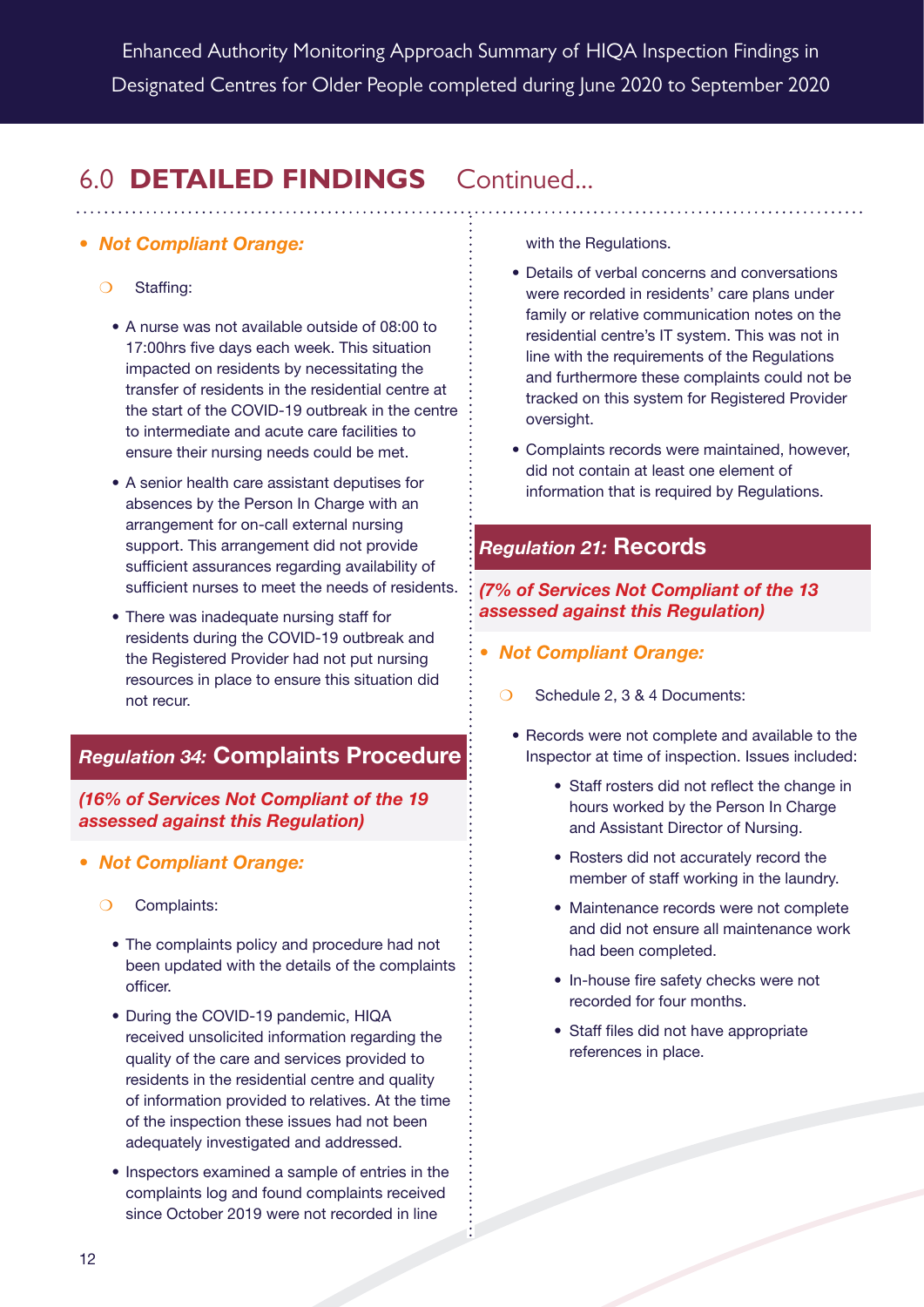### 6.0 **DETAILED FINDINGS** Continued...

### *Regulation 16:* Training and **Staff Development**

*(4% of Services Not Compliant of the 23 assessed against this Regulation)*

- *• Not Compliant Orange:*
	- O Training and Staff Development:
		- Inspectors found that the training provided was not adequate and did not ensure safe quality care was provided in the residential centre and that the current good practice is known to staff and followed.
		- Staff did not have appropriate supervision to guide practice. Inspectors found this to be evidenced as symptoms that could be related to COVID-19 were not being considered by nurses as possible indicators of COVID-19.
		- Staff were unable to navigate the omputerised care planning system.
		- A social care practitioner was employed in the residential centre to support the Person In Charge and assist with the administration including documentation related to care practice. The Inspectors found that the arrangement required review as it did not meet the professional guidance for record keeping issued for nurses by An Bord Altranais agus Cnáimhseachais.
		- Inspectors observed:
			- Several staff were not wearing facemasks on the morning of the inspection.
			- Staff were not wearing appropriate Personal Protective Equipment (PPE) when caring for a resident who was regarded as being in isolation.
			- Isolation arrangement were not fully adhered to as detailed within HPSC guidance.
			- Registered nurses were not upskilled to use the computer programme used to record care plans, accident/incident

report and daily progress notes.

### *Regulation 22:* Insurance

*(50% of Services Substantially Compliant of the 2 assessed against this Regulation)*

- *• Substantially Compliant:*
	- O Insurance Certificate:
		- Insurance certificate was not updated to reflect the current registered number of residents.

*Regulation 33:* Notification of Procedures and Arrangements for periods when Person In Charge is Absent from the Designated Centre

*(33% of Services Substantially Compliant of the 3 assessed against this Regulation)*

- *• Substantially Compliant:*
	- O Notification of Procedures and Arrangements for periods when Person In Charge is Absent:
		- Full details and qualifications of the person responsible for the residential centre in the absence of the Person In Charge were not formally submitted to HIQA.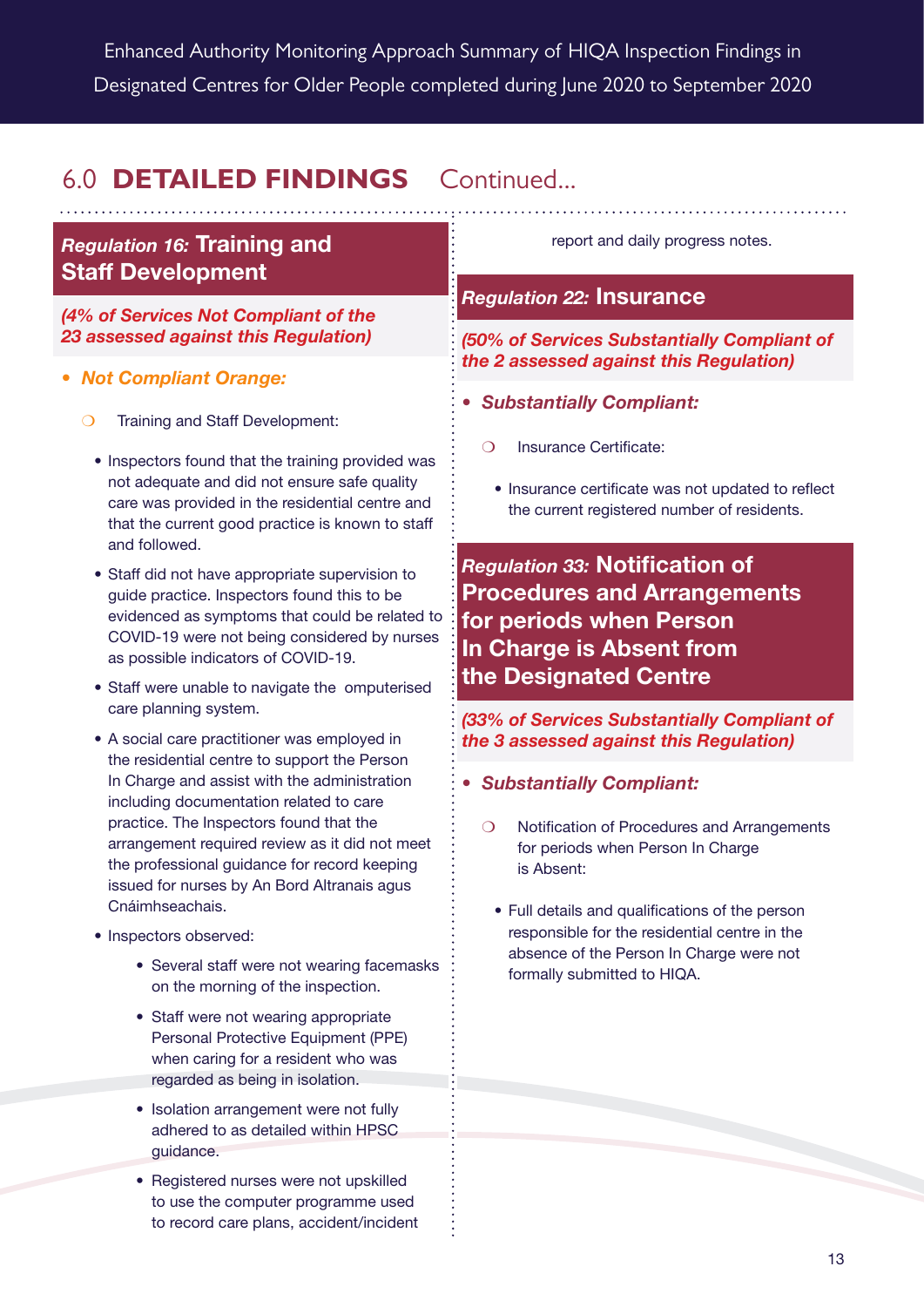### 6.0 **DETAILED FINDINGS** Continued...

### *Regulation 3:* Statement of Purpose

*(27% of Services Substantially Compliant of the 15 assessed against this Regulation)*

- *• Substantially Compliant:*
	- O Statement of Purpose:
		- The Statement of Purpose did not contain the required information and required improvement. This included:
			- Review of the staffing complement to include all staff.
			- Additional details in relation to the services to be provided by the Registered Provider to meet residents care needs including resident access to health services and health screening.
			- Additional information regarding the description of the rooms in the residential centre, including the size and primary function.

### *Registration Regulation 4:* Application for Registration or Renewal of Registration

*(25% of Services Substantially Compliant of the 4 assessed against this Regulation)*

- *• Substantially Compliant:*
	- O Application of Registration or Renewal of Registration:
		- The application for the renewal of registration was incomplete as the Statement of Purpose did not contain the required information.
		- Floor plans provided with the application were not reflective of the layout of the residential centre.
		- The Statement of Purpose submitted with application renew registration required updating

to ensure it fully complied with Regulations.

• The Statement of Purpose did not reflect changes to the governance and management of the residential centre, changes to policies and procedures brought about due to COVID-19 and changes to staffing whole time equivalents (WTE).

### *Regulation 24:* Contract for the Provision of Services

*(17% of Services Substantially Compliant of the 6 assessed against this Regulation)*

- *• Substantially Compliant:*
	- ❍ Contract of Care:
		- Not all residents' contract of care contained details of all fees payable, as required under the Regulations.

### *Regulation 31:* Notifications of Incidents

*(13% of Services Substantially Compliant of the 16 assessed against this Regulation)*

- *• Substantially Compliant:*
	- ❍ Notification of Incidents:
		- Inspectors identified the following issues regarding notification of incidents to the Chief Inspector (Inspectors acknowledged that the residential centre was in the middle of an outbreak):
			- 16 notifiable incidents as set out in paragraph 7 of schedule 4 of the Health Act 2007 (Care and Welfare of Residents in Designated Centres for Older People) Regulations 2013 had not been reported to the Chief Inspector within the specified time frame.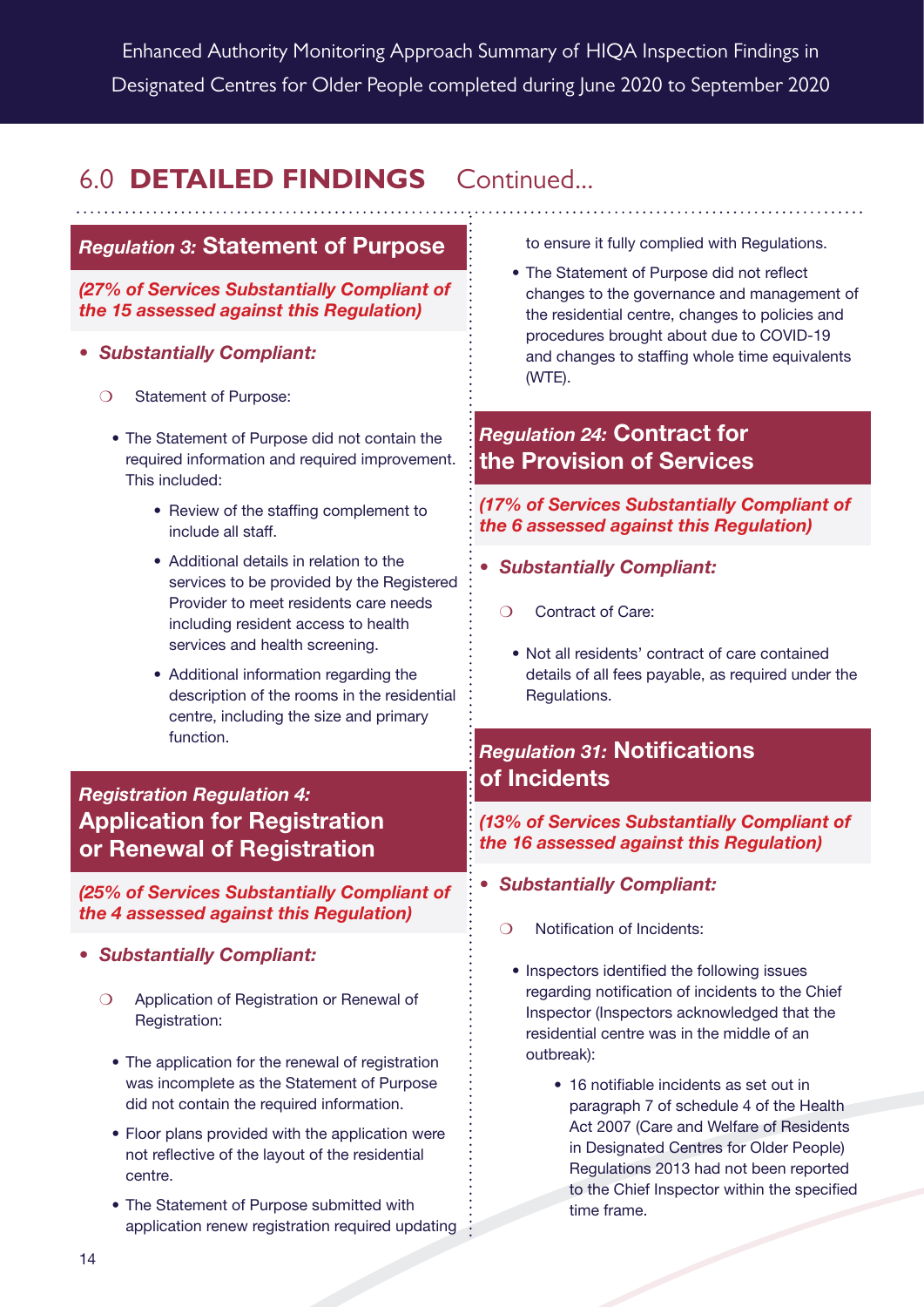### 6.0 **DETAILED FINDINGS** Continued...

- There were gaps in the daily notification updates required by the Chief Inspector during the outbreak.
- A quarterly notification contained incorrect information.
- A recent event had not been notified to the Regulator.

### *Regulation 4:* Written Policies and Procedures

*(8% of Services Substantially Compliant of the 12 assessed against this Regulation)*

- *• Substantially Compliant:*
	- ❍ Written Policies and Procedures:
		- Improvements were required to the way in which policies and procedures were implemented in practice. Examples include:
			- Procedure and records in relation to "not for resuscitation" orders were not reflective of the not for resuscitation policy as the policy was not clear in relation to how end of life decisions was to be reviewed with the resident and their family.
			- Visiting policy and procedure was updated to reflect HPSC guidance, however, the policy was not being fully implemented in the residential centre.
			- Admissions policy and procedure was not updated in line with HPSC guidance "Interim Public Health, Infection Prevention and Control Guidelines on the Prevention and Management of COVID-19 Cases and Outbreaks in Residential Care Facilities".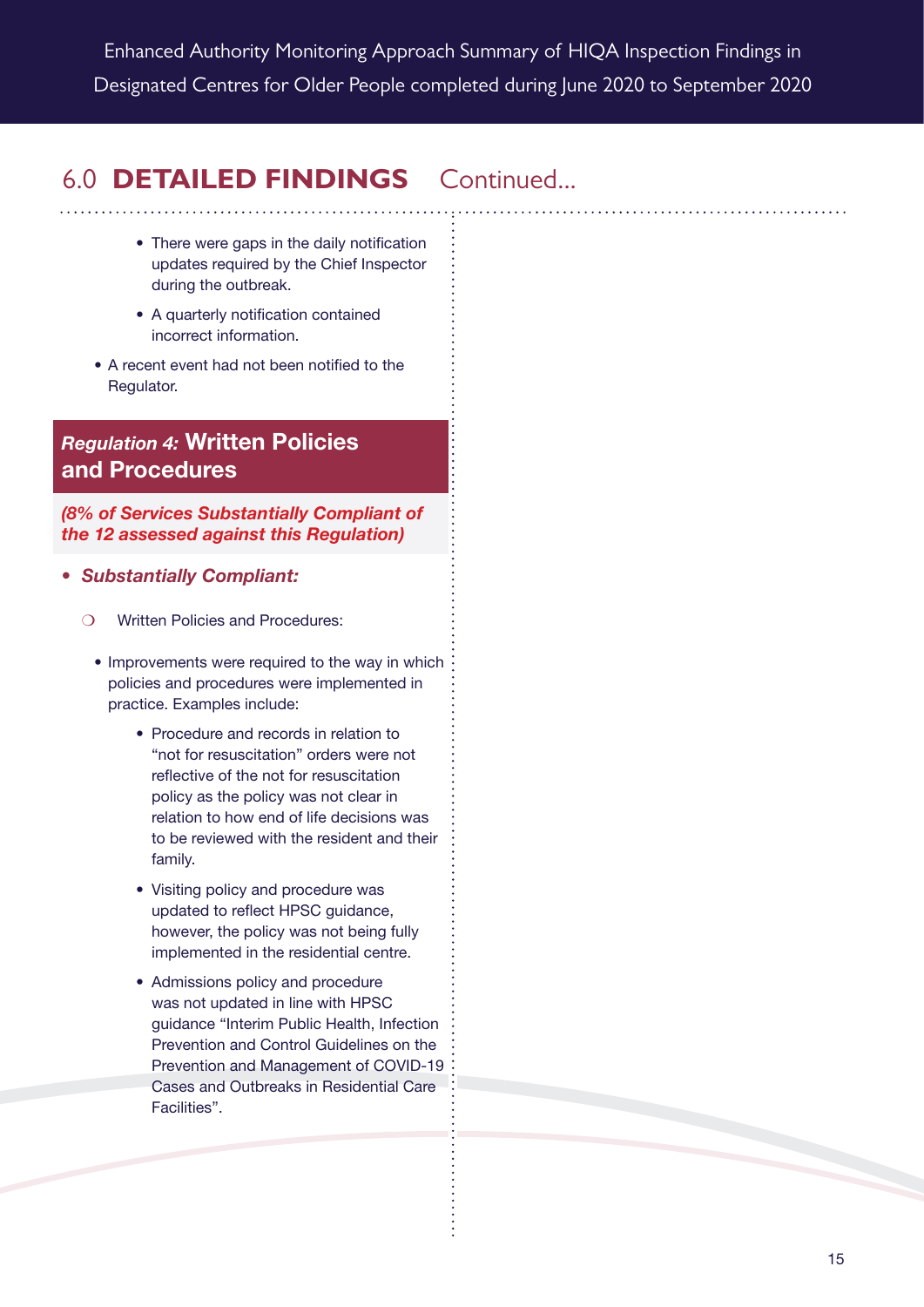### 6.0 **DETAILED FINDINGS** Continued...

### *Dimension 2:* Quality and Safety

### *Regulation 27:* Infection Control

### *(23% of Services Not Compliant of the 22 assessed against this Regulation)*

### *• Not Compliant Red:*

- O Infection Prevention and Control:
	- A record of staff and residents' temperatures was maintained daily. This record was noted to include only where elevated temperatures were evident and did not convey that the temperature of every resident and staff member was recorded daily.
	- Infection prevention and control policies were available, however, a copy of the most recent guidance published by the Health Protection Surveillance Centre "Interim Public Health, Infection Prevention and Control Guidelines on the Prevention and Management of COVID-19 Cases and Outbreaks in Residential Care Facilities" guidance was not available.
	- Inspectors observed several staff without masks and concluded that the HPSC guidance had not been implemented in practice.
	- Inspectors found that appropriate isolation measures were not followed when a resident required isolation following their return from a hospital stay as the bedroom door was left open and staff did not wear PPE when providing personal care.
	- There were several improvements required to the way infection prevention and control measures were managed to ensure safe standards of infection prevention and control were in place and these included:
		- a review of environmental hygiene and an immediate decluttering of several areas that included bathrooms and the sluice.
		- a deep clean of the environment as accumulations of dust, debris and rust was evident under beds and on

equipment such as hoists, wheelchairs, and commodes.

- decontamination of care equipment.
- the management of clinical waste required review as dedicated yellow clinical waste bins were not available. The external area where waste was located was not secure and a large container that was found to contain black refuse sacks was unlocked.
- education on the use of PPE as face masks were not worn routinely by staff.
- some mattresses in use were worn and required replacement as effective cleaning could no longer be achieved.
- there were gaps in cleaning schedules that indicated that cleaning was not completed consistently and was not supervised.
- there were no systems in place for the decontamination of reusable medical equipment.
- there was no secure area to prepare medicines or to prepare/undertake clinical procedures.
- there was varying water temperatures throughout the building.
- there was no refrigerator provided to store specimens.
- the bedpan washer was out of order and required repair and there was no documented procedure for regular cleaning and disinfection of equipment.
- Infection control practice and protocols observed during the day of inspection were not in line with the National Standards for Infection Prevention and Control in Community Services 2018 published by the Health Information and Quality Authority or the Health Protection Surveillance Centre (HPSC) "Interim Public Health and Infection Prevention Control Guidelines on the Prevention and Management of COVID-19 Cases and Outbreaks in Residential Care Facilities" as follows: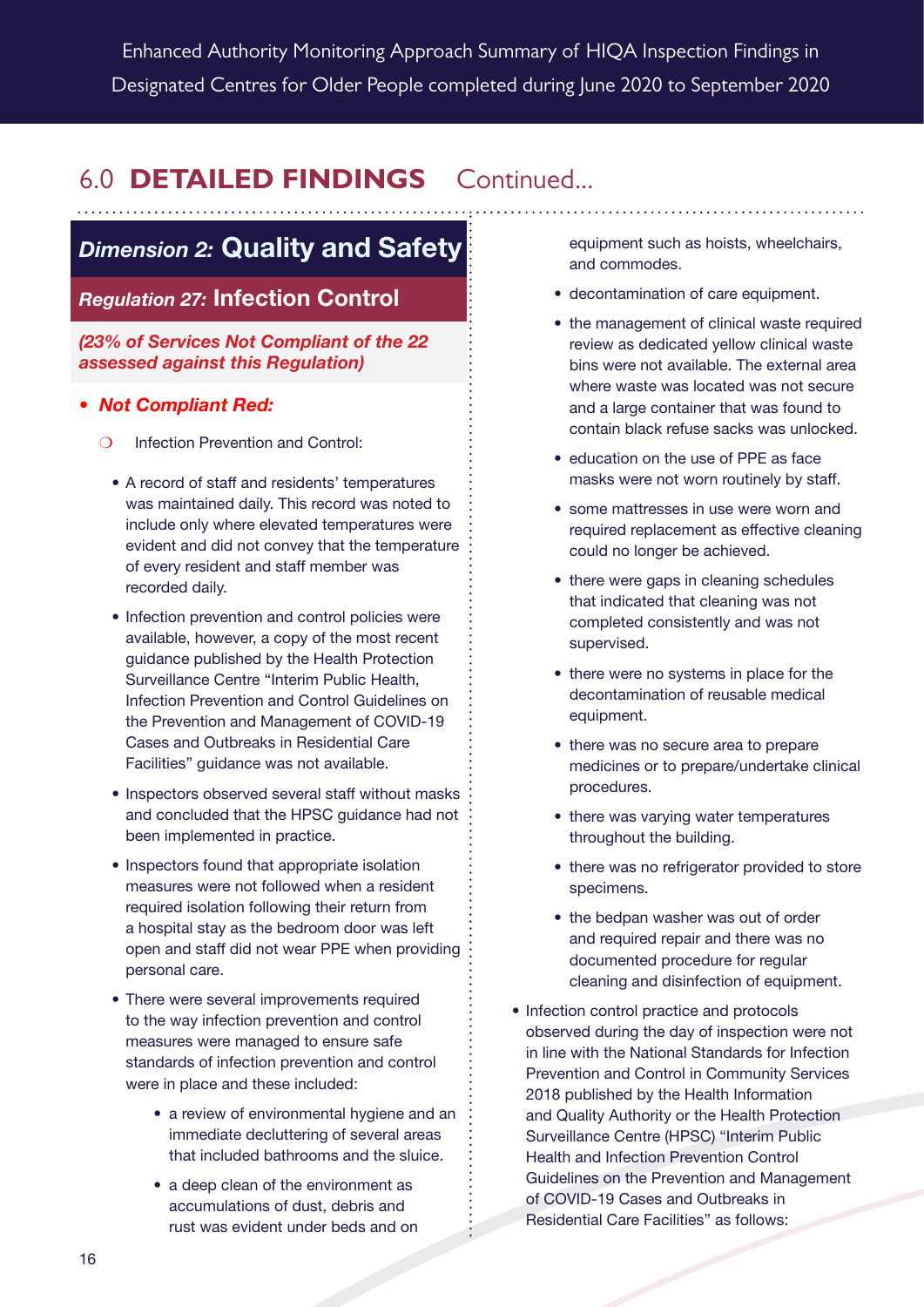### 6.0 **DETAILED FINDINGS** Continued...

- Inspectors found that the isolation area was not clean, with one room found to contain items of clothing and in another room found to contain documentation from previous residents accommodated in the area.
- There was insufficient storage in sluice rooms and some racks were observed to be rusted. This resulted in insufficient space to store clean basins and urinals and drying racks that could not be cleaned effectively.
- A shower chair and a bedpan washer and legs of commodes were observed to have signs of rust and some commode lids had tears on the leatherette finish making these difficult to clean and decontaminate.
- The policy and procedures in place to inform the management of laundry required significant review as it was not in line with National Standards for Infection Prevention and Control in Community Services published by the HIQA in 2018.
- Procedures for housekeeping and environmental cleaning were vague and required greater detail to inform staff to adequately perform their duties.
- Linen skips and waste bins in toilets and at wash hand basins did not have lids which resulted in their contents being exposed increasing risk of cross contamination.
- Inspectors observed that some items of furniture, such as sink stands and bed frame surfaces, were not intact and therefore could not be cleaned effectively.
- Tiles in en suites required cleaning and grouting.
- Some communal area flooring required attention as these were heavily marked and scratched and throughout the centre inspectors noted that many areas of flooring were sticky when walked upon.

• Open personal hygiene products were identified in a communal toilet and inspectors found a basket of personal hygiene products in a store cupboard, some of which had labels for named residents and were already open.

### *• Not Compliant Orange:*

- ◯ Infection Prevention and Control:
	- Significant improvements in infection control practices were required, as the Inspector noted the following:
		- There was no regular oversight or monitoring of the overall environmental hygiene of the residential centre.
		- There was no signage on the door where a resident was isolating, to indicate that the space is an isolation area.
		- Although residents had individual hoist slings, they were not found to be used. Two communal hoist slings, that were being used, were found to be frayed and not fit for purpose.
		- There was inappropriate storage of equipment in communal shower room.
		- There was inadequate sink facilities for hand washing.
		- Some furniture such as bedside lockers and bedside tables required replacing, as the surfaces were not sealed and cracked.
		- The environment was cluttered in the clinical room, therefore cleaning could not be assured.
		- There was inappropriate use of a sanitizer for nail scissors and hairbrushes.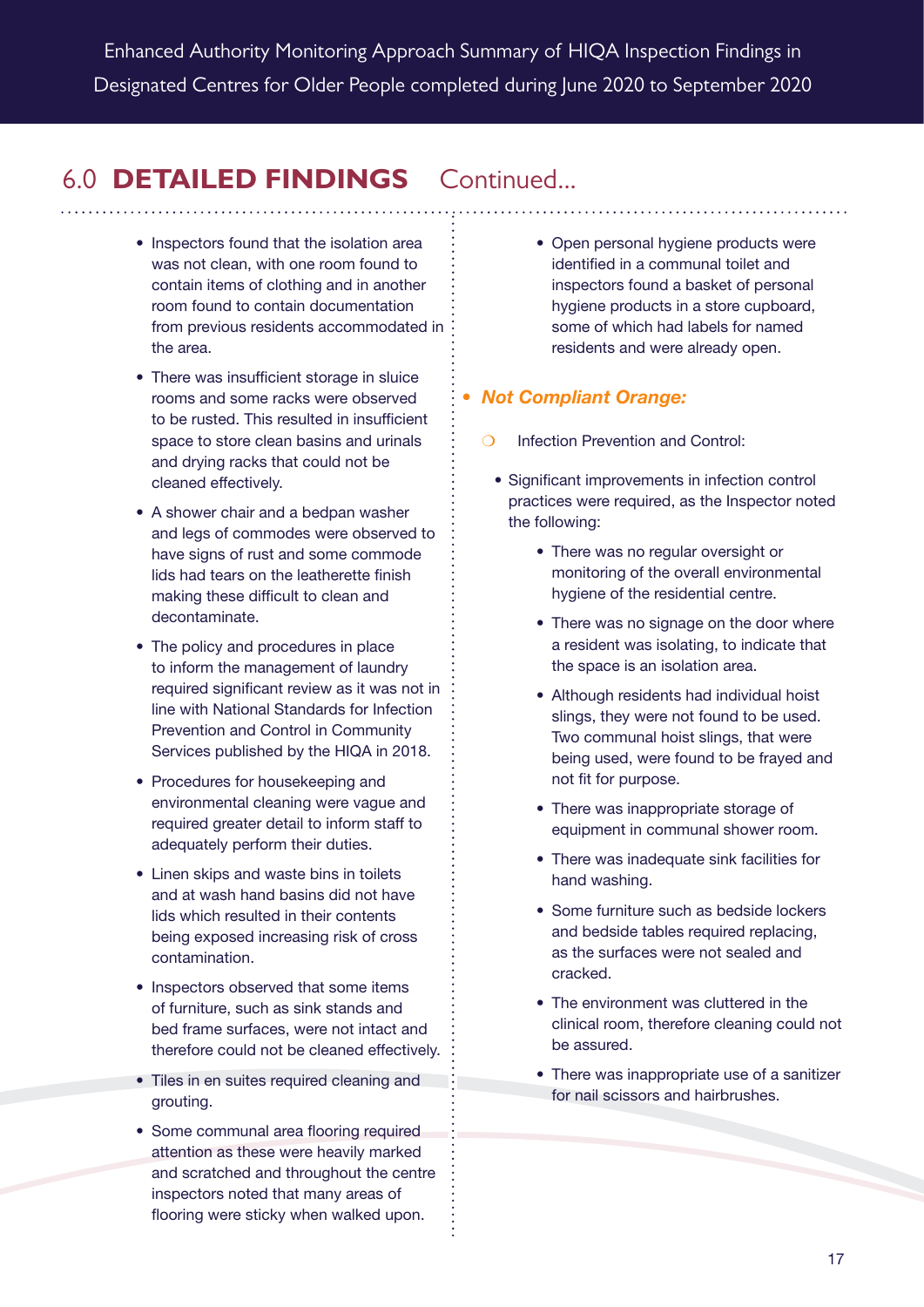- The following infection prevention and control practices and protocols observed by inspectors were not in line with the HPSC guidance or the National Standards:
	- The sluice room was unlocked and therefore there was a risk of unauthorised access by vulnerable persons to a potentially hazardous area.
	- The carpet floor covering on a stairs was soiled and steam cleaning of carpet floor covering had not been completed as part of terminal cleaning procedures following closure of the COVID-19 outbreak.
	- The Registered Provider did not have a cleaning system in place commensurate with the type of furniture in the centre.
	- There were two sluice rooms, however, only one was fitted with a bedpan disinfection unit. This arrangement required staff carrying used bedpans from bedrooms on one corridor through the nursing home to the sluice in another corridor. This arrangement posed a risk of cross infection to residents.
	- Bulk healthcare risk waste bins were not secured and were not stored in a secure enclosure inaccessible to the public, while waiting collection by the centre's waste collection contractor.
	- Equipment such as hoists and walking frames were not clean. Clear arrangements were not in place to ensure equipment used was cleaned after each use by staff.
	- The floor and wall surfaces in a storeroom used to store assistive equipment used by residents showed signs of wear and tear including damaged to the surface of the floor and the walls. This meant that it was difficult to clean these areas.
- The Person In Charge was not currently cohorting staff into teams to care for residents.
- The layout of some twin bedrooms did not ensure there was two meters between residents' beds.
- Improvements were required to provide assurance that cleaning was carried out to an approved standard.
- Refresher training was required regarding the terminal cleaning of bedrooms and bathrooms due to the following:
	- Two rooms had not been cleaned to an acceptable standard.
	- The blanket on one bed was stained.
	- One of the en-suite bathrooms had a walking frame and a dusty wheelchair.
	- Items such as a hairbrush, a nebuliser and a jug of water were found in two bedrooms.
- Minor gaps were identified in the knowledge about the use of PPE. Inspectors saw used staff visors stored inappropriately.
- The oversight of staff adherence to the uniform policy required improvement as some staff changed their tunic but not their trousers at the beginning and end of each shift.
- Other areas of concern relating to infection control were as follows:
	- Hand sanitising stations did not function effectively:
		- water pressure was high and the floor surrounding the sink area was wet when staff washed their hands.
		- glove dispensers were broken and repaired with cello tape.
		- there were no paper towels in the dispensers.
		- a roll of paper towels and a box of disposable gloves were placed beside drinking cups on top of the water dispenser.
		- the 'clean' water dispenser which was placed next to the 'unclean area' of the domestic pedal bin and the handwash sink.
	- supervision and audit of cleaning practices required improvement.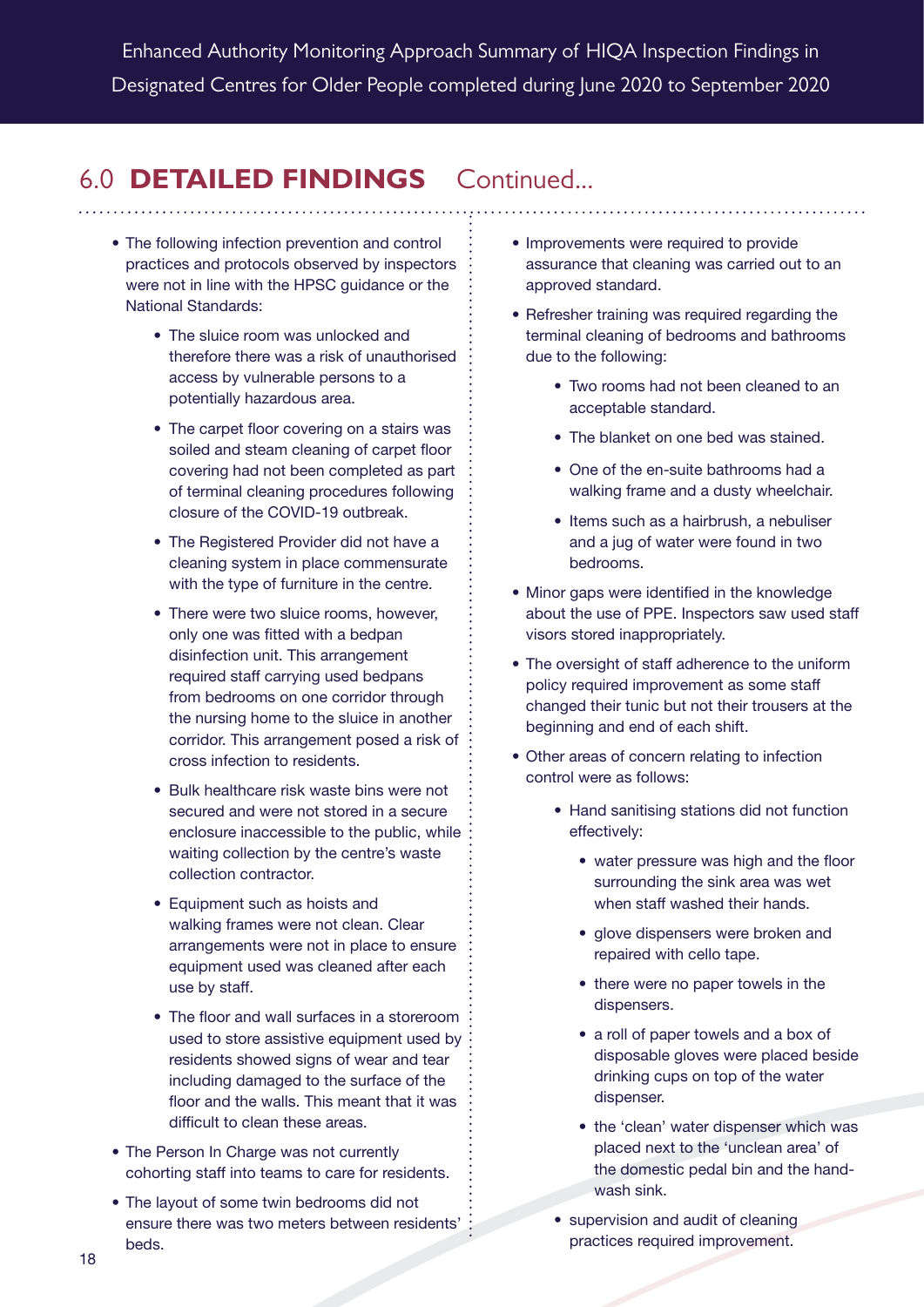### 6.0 **DETAILED FINDINGS** Continued...

- a record of cleaning undertaken was not consistently documented.
- overview of stock control needed review to ensure an ongoing supply of essential supplies such as paper towels.
- there were no wipes at the nurses stations to sanitise frequently used objects such as, the touch screen, the mouse and keyboard.
	- shelving in storerooms were too low to allow effective cleaning.
- Improved oversight of legionella management system was required.
- Practice described by cleaning staff was not in line with the standard operating procedures.
- Equipment such as basins and urinals were not appropriately stored.
- There was no signage at the hand-washing sink to guide staff.
- The Registered Provider completed a review of the outbreaks and the scope of the review was quite limited, and it did not identify what worked well, lessons learned and the recommendations from the outbreak.

### *Regulation 28:* Fire Precautions

*(44% of Services Not Compliant of the 18 assessed against this Regulation)*

### *• Not Compliant Red:*

- O Fire Safety:
	- Inspectors were not assured that the large compartment of the residential centre could be safely evacuated.
	- The Registered Provider had not taken adequate: precautions to ensure that residents, staff, and visitors were protected from the risk of fire and had not ensured that adequate systems were in place to enable the safe and effective evacuation of residents. The following fire risk

areas were observed by Inspectors:

- A hoist stored along an escape route caused an obstruction to the exit.
- Risk assessments were not being used to identify fire risk areas throughout the premises, for example the clutter in the boiler area.
- Appropriate arrangements were not in place for providing warning of fires.
- Adequate arrangements had not been made for detecting and containing fires:
	- A number of doors did not close properly or were damaged.
	- A number of toilets and bathrooms did not have fire detection sensors in place and were not connected to the fire alarm system.
	- A hatch to the attic required review to ensure it was of sufficient fire rated material to provide fire resistance.
	- There are a number of panelled type fire doors and bedroom room doors which require review to ensure they can provide the required fire resistance.
	- The intubescent strips on some doors were damaged.
	- The magnetic door closures required adjustment as doors were very difficult to close.
	- Some fire doors had significant gaps between them making them ineffective to contain fire, smoke, and fumes in the event of a fire. Other fire doors identified required repair to the magnetic locking devices.
	- Not all bedroom doors were connected to the central fire alarm system as they were not fitted with automatic closing devices.
	- Inadequate emergency lighting was not provided throughout the residential centre.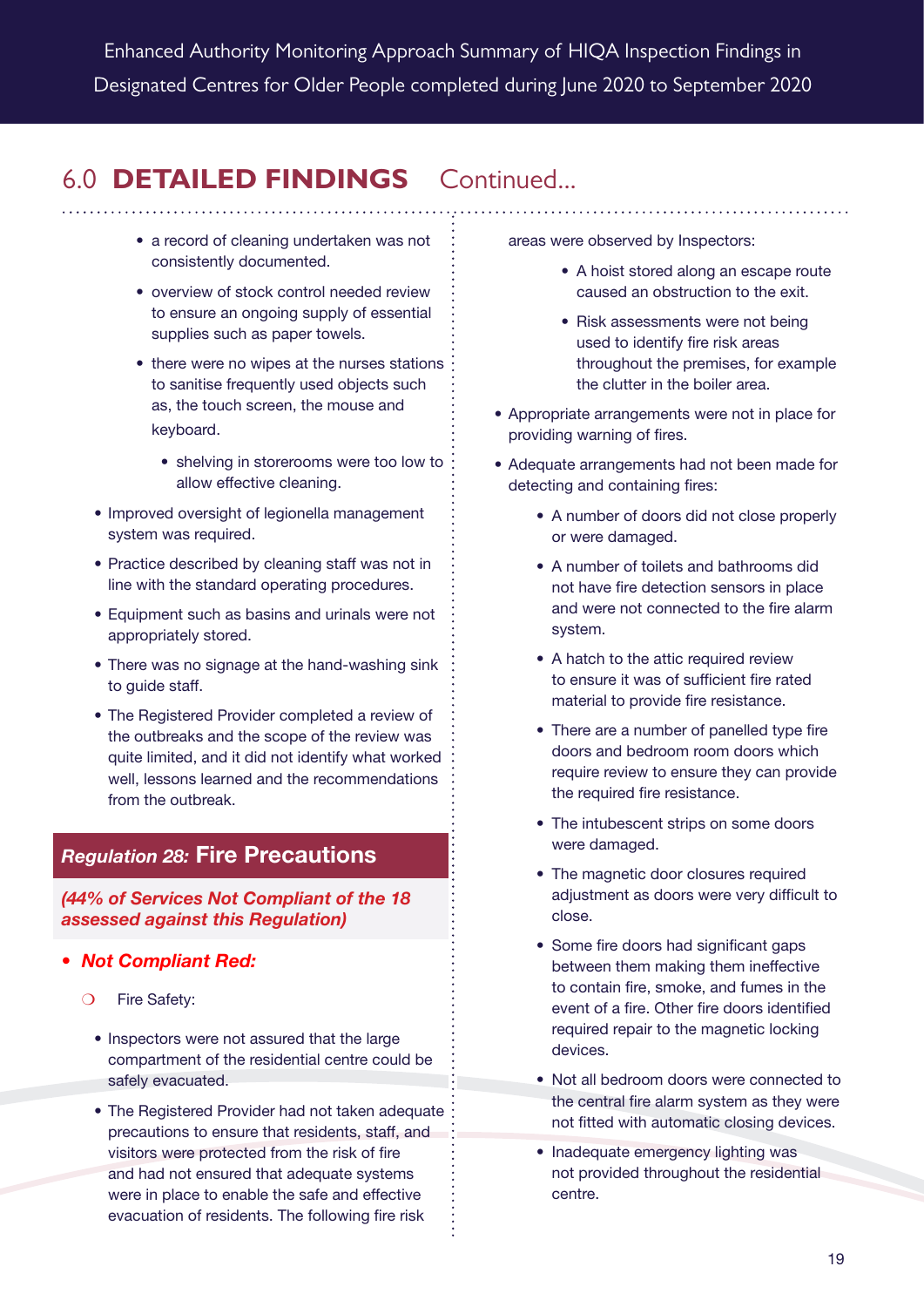• Inspectors requested that fire drills be organised to ensure that residents could be safely evacuated from the largest compartment with night-time staffing levels.

### *• Not Compliant Orange:*

- O Fire Safety:
	- Fire drill records reviewed did not provide assurances that residents could be evacuated safely in a timely manner in the event of fire particularly at nighttime.
	- Staff failed to organise a spontaneous fire drill practice without the fire safety expert in attendance.
	- Further actions were required in relation to fire safety as:
		- Staff were not familiar with the boundary lines of a compartment, including the management team.
		- The procedures to be followed in the event of a fire were not on prominent display in the residential centre.
		- There was no evidence of fire evacuation drills taking place to provide assurances that a successful evacuation could be completed in a timely manner, especially when there is reduced staffing.
		- Residents assessed as requiring evacuation sheets were awaiting delivery of them.
	- A floor plan detailing the fire compartment boundaries was not available.
	- A recent record of a fire drill simulated at night-time when staffing levels were lowest was examined by Inspectors. The information contained within the record did not provide sufficient assurances that simulated evacuation of a full compartment was carried out which would be required in an emergency.
	- Storage of potentially combustible items were found by inspectors in a boiler room that was accessible from within the largest compartment :

in the residential centre.

• Evacuation of a compartment had not been completed to ensure the timely and safe evacuate residents with minimum staffing levels.

- A number of fire safety issues required review. Issues include:
	- Training records indicated that some staff did not have up to date training in fire safety.
	- Zones were not clearly identified in the fire safety documentation and on the fire maps displayed beside the fire panel.
	- Fire safety maps identifying fire escape and fire-fighting equipment location were available inside residents' bedrooms but not on display in the communal areas of the residential centre.
	- The number of residents accommodated within each zone was not identified.

### *Regulation 17:* Premises

*(25% of Services Not Compliant of the 16 assessed against this Regulation)*

### *• Not Compliant Red:*

- ❍ Premises:
	- The following premises deficits required attention to ensure a safe and appropriate environment that meets the requirements of Regulation:
		- the provision of two bath/shower facilities to meet the needs of residents is significantly below the ratio of 1:8 bath and shower facilities that is required.
		- the conservatory area was used as a dining area and for activities was found to be cluttered and did not provide a suitable environment for these activities.
		- residents in bedrooms near the reception area had to travel past this public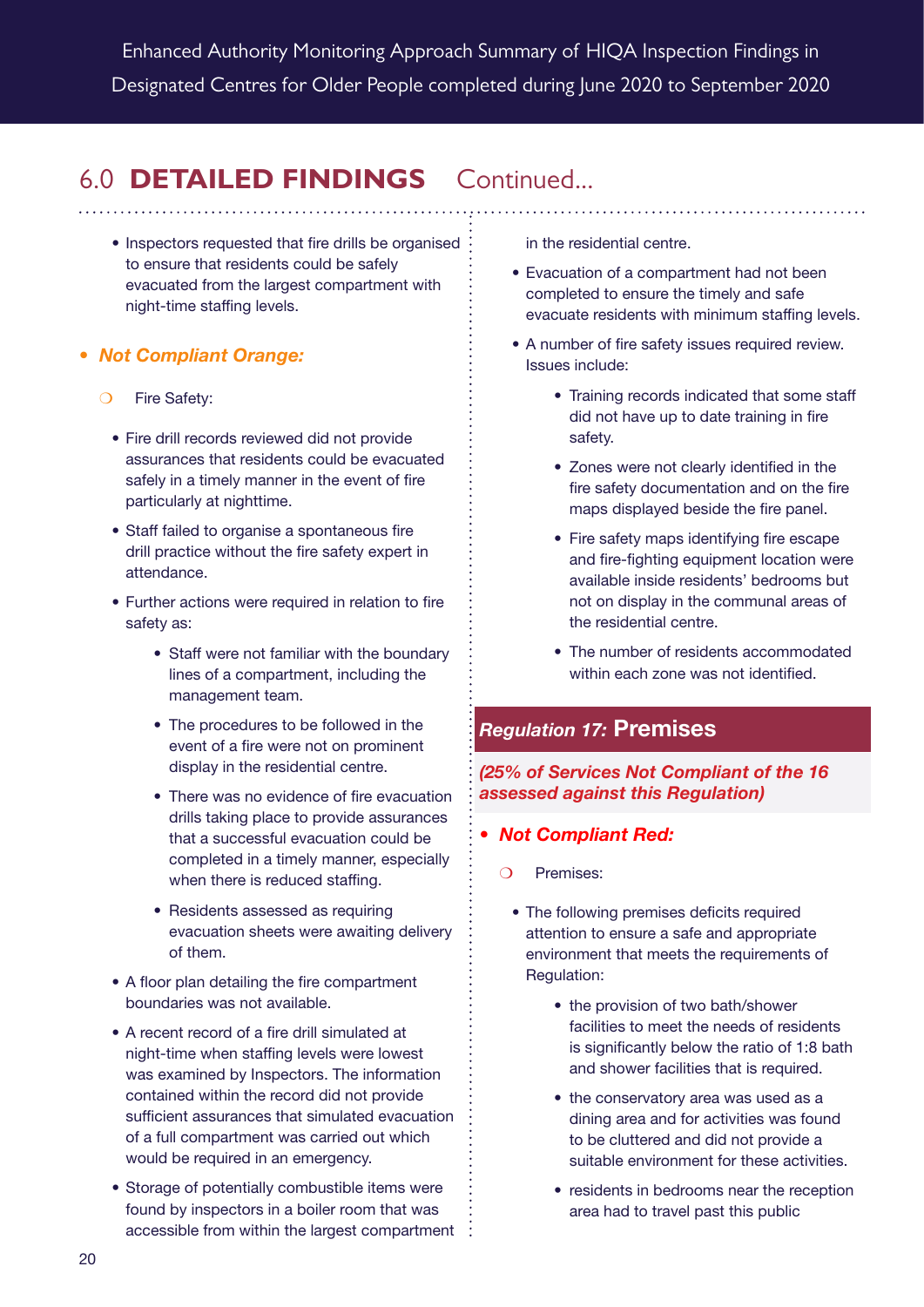area and several bedrooms to get to a bathroom which comprised their privacy and dignity.

. . . . . . . . . . . . .

- there was no clinical room, visitors' room, or cleaning room.
- several items of furniture that included armchairs and mattresses showed signs of wear and tear with surface fabric damaged and foam exposed.
- the call bell panel did not reflect the accurate numbers of all residents' rooms.
- the sluice was poorly organised, the surfaces under and around the sluice are damaged and access to the wash handbasin was restricted.
- catering staff do not have access to a toilet or washing facility in the building.
- the boiler area was cluttered and could only be accessed through the kitchen.

### *• Not Compliant Orange:*

- ❍ Premises:
	- The current premises were found to be unsuitable for the number and needs of residents residing there. The large multioccupancy bedrooms did not afford personal space, privacy, or choice to the residents, respectively, who resided in these rooms. Issues included:
		- Difficulty in maintaining privacy when attending to care needs as some residents wanted to pass through the ward when the fixed bed-screens were pulled around individual beds. This meant that they had to move the screens to allow residents to pass.
		- The overhead hoist for repositioning residents was very noisy and disruptive when being moved from one side of the room to the other, during times of care at day and night-time.

to a safe enclosed garden area for residents.

- Residents who sat out at the front of the building were at risk from the traffic which parked there daily.
- The bathroom was signposted as ''not in use'' at the time of inspection. This limited the availability of personal wash and hygiene facilities.
- The arrangements in place for laundry and sluicing required review as the laundry room and sluice room were in the same room which posed a risk and was not in line with infection prevention and control guidance.

### *Regulation 25:* Temporary Absence or Discharge of Residents

### *(33% of Services Not Compliant of the 6 assessed against this Regulation)*

### *• Not Compliant Orange:*

- O Temporary Absence or Discharge of Residents:
	- Information pertaining to medical diagnosis and medications were not always included in transfer letters.
	- Comprehensive information was not routinely provided to the receiving hospital when residents were temporarily transferred to ensure that appropriate care was provided in accordance with residents' current assessed needs. In the sample reviewed, it was necessary for the receiving hospital to ring the residential centre to seek additional information regarding residents' care needs.

• There was no regular independent access: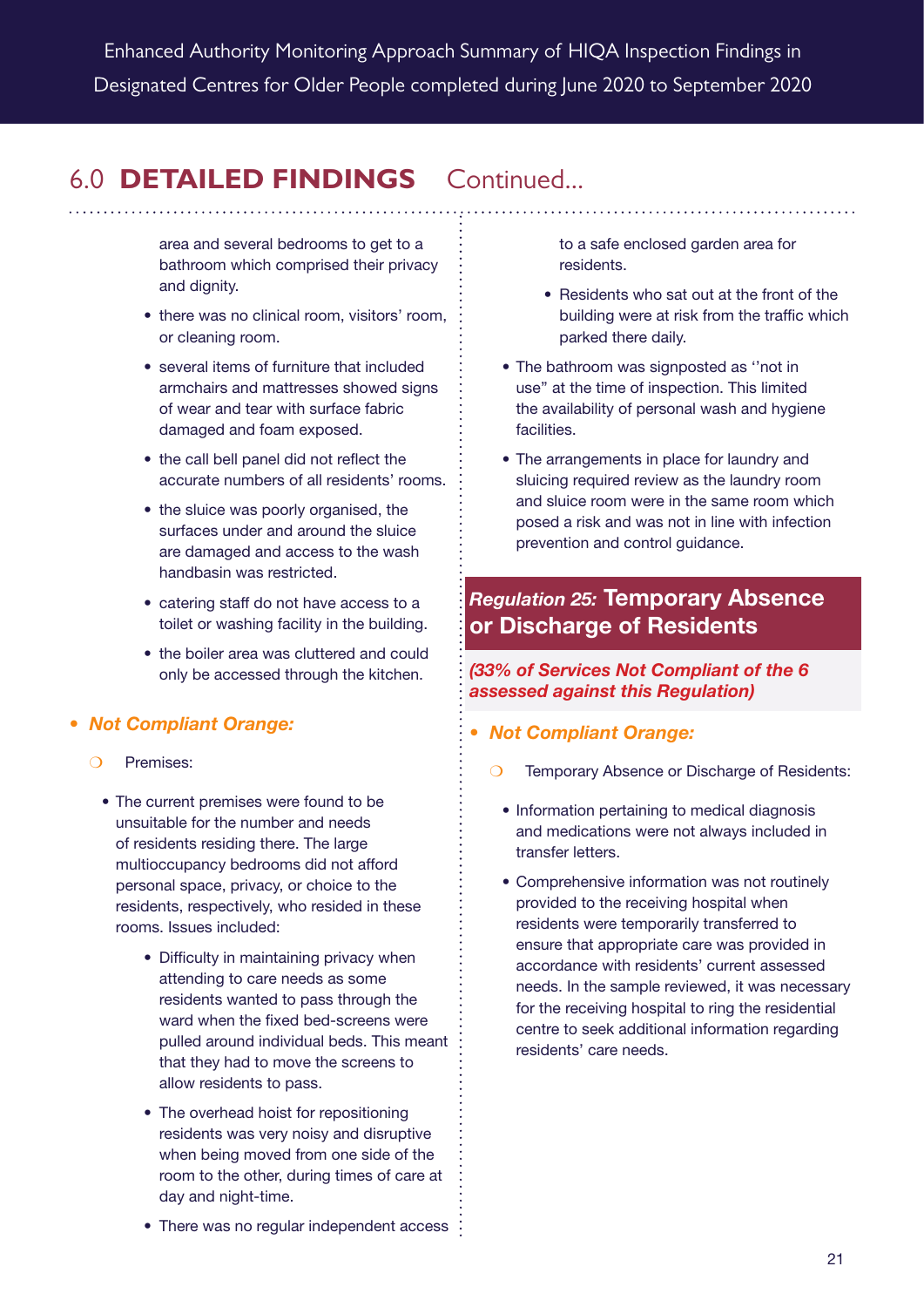### *Regulation 29:* Medicines and Pharmaceutical Services

*(20% of Services Not Compliant of the 10 assessed against this Regulation)*

- *• Not Compliant Orange:*
	- O Medication Management:
		- Improvements were required in medication management practices as the following issues were found:
			- A review of nurses' signatures in the controlled drug record book showed gaps in signatures for numerous days over the past two months. Therefore, effective monitoring of controlled drugs could not be assured.
			- Topical medications stored in the refrigerator did not have a date recorded as to when they had been opened, therefore it was not possible to determine if they were expired.
			- Expired medication was found in the drug trolley.
			- A number of eye drops no longer in use were still kept on the medicine trolley.
			- Not all eve drops had the date of opening on them, which was significant as a number of these medical products were to be disposed off within a month of opening.
			- An ointment was in use which had not been prescribed.
			- One item of medicine had no label attached to enable staff to identify which resident it was prescribed for.
			- The transcribing policy had not been followed for two medicines of the sample reviewed.
			- The management of controlled drugs required review by the pharmacy as the count of stored drugs was not accurate.

### 

### *Regulation 6:* Healthcare

### *(17% of Services Not Compliant of the 23 assessed against this Regulation)*

### *• Not Compliant Orange:*

- ❍ Healthcare:
	- Medical reviews were not sought in a timely manner (3).
	- Wound care practices of nurses were found to be inconsistent, and there was absence of clinical oversight from nursing management of these practices.
	- There was no reference made in any record that residents in the residential centre had been tested for COVID-19 or that their results had been conveyed to them.
	- Observations to monitor a resident's status in accordance with their changing needs were not completed in line with high standard of evidence based nursing care in accordance with professional quidelines. For example, there was no supporting wound management plan to monitor progress or interventions.
	- Controlled drugs records required attention to ensure they were maintained in line with professional guidelines issued by An Bord Altranais agus Cnáimhseachais as follows:
		- When recording the stock count, the number of medications available was also written into the 'obtained' section, suggesting there were more controlled drugs supplied than were actually available.
		- When controlled drugs were supplied, a narrative was written rather than inputting the number received and adjusting the stock count.
		- On occasion, when half a vial of medication was not used, this was kept and used later for the same resident.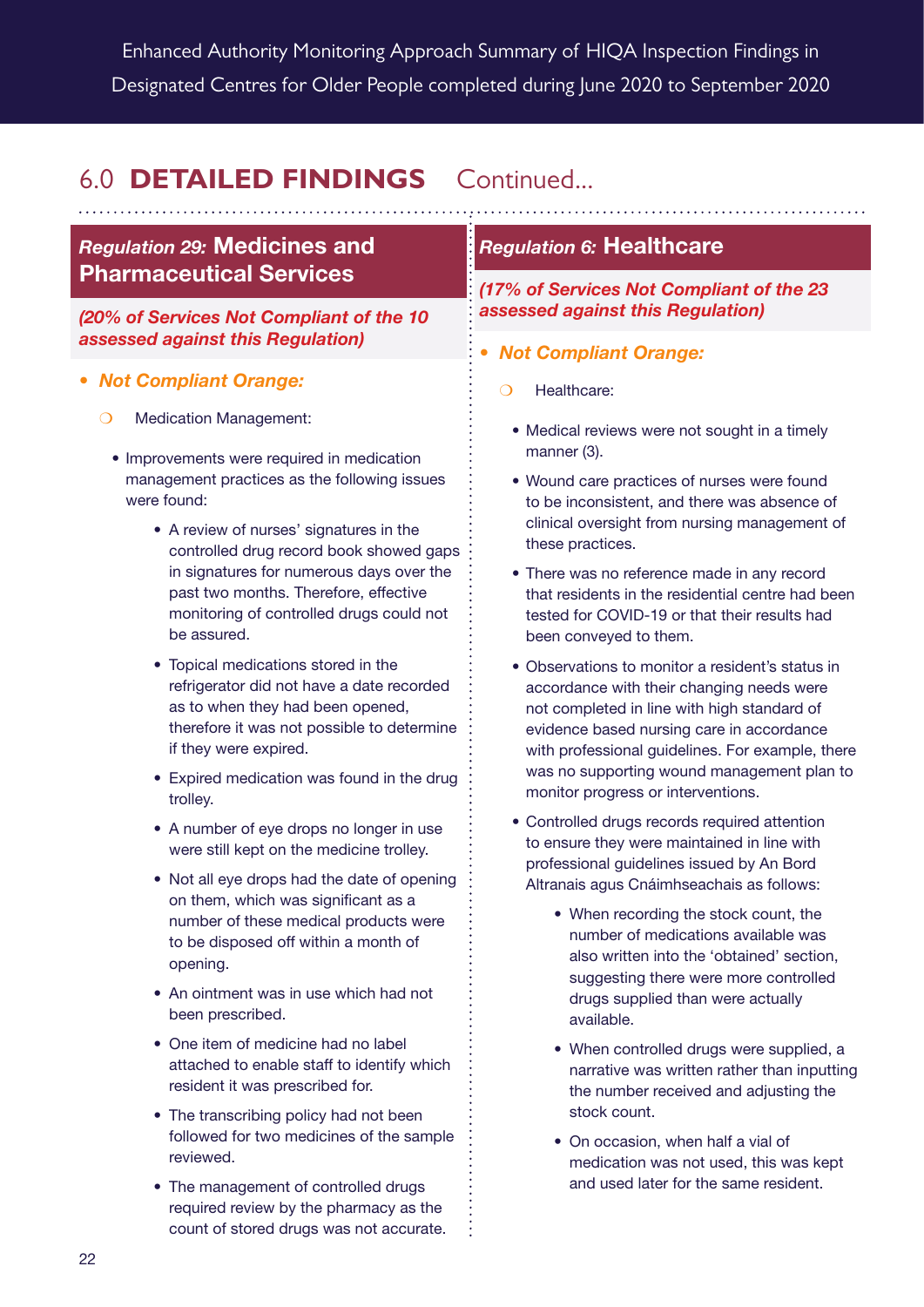### 6.0 **DETAILED FINDINGS** Continued...

### *Regulation 9:* Residents' Rights

*(14% of Services Not Compliant of the 21 assessed against this Regulation)*

- *• Not Compliant Orange:*
	- O Resident Choice:
		- The Inspector noted some areas were noted where residents could not exercise choices and where care practice did not reflect a person centred approach. For example, there was a list for showers/baths that were scheduled for one a week which did not reflect that residents could choose to bath or shower when they wished.
		- There was no equipment available in the residential centre to support staff to resuscitate residents in line with their preferences. Staff were limited without the equipment to ensure this choice was fulfilled for residents.
	- O Activities:
		- The activities programme was very limited, and the activities programme was from Monday to Thursday.
		- The activities calendar detailed that there was no one assigned to undertake activities over the weekend.
	- O Privacy and Dignity:
		- The environment residents had meals and took part in activities was cluttered and untidy.
		- The seating for residents in the area was not adequately supportive as it consisted of upright chairs.
		- Privacy and dignity for residents were compromised in some shared rooms as screens around beds did not appropriately enclose beds or partially covered the bed when drawn.
		- The Inspector found that there was a considerable negative impact on residents' privacy and dignity needs from living in the

multioccupancy bedroom accommodation and the diverse premises layout. These included:

- attendance to intimate care; residents with incontinence needs requiring to be changed within a multi-occupancy room when other residents were present.
- the use of commodes for toileting within a multi-occupancy bay or bedroom limited storage for personal items.
- residents' personal photographs attached to walls and wardrobes in the multioccupancy bays where there was insufficient space to display these on the lockers.
- lack of personal choice of TV programme as residents shared the one TV in order to access the sitting room attached to the multi-occupancy bedrooms in the front building staff had to pass the beds where residents were lying, sitting or sleeping throughout the day.
- conversations, either person to person or phone and personal activities, could not be held in private.
- The Inspector found that there was evidence that the physical layout and configuration of the centre by its nature, supported a more institutionalised approach to care, which did not support residents rights to privacy, personal dignity and a variety of living areas to avail of each day.
- Residents did not have easy access to their bedside lockers or bed tables as some bedside lockers were placed at the opposite side of the bedroom rather than beside their beds.
- O Resident Meetings:
	- No documentary evidence of the type of information sharing with residents during the COVID-19 outbreak.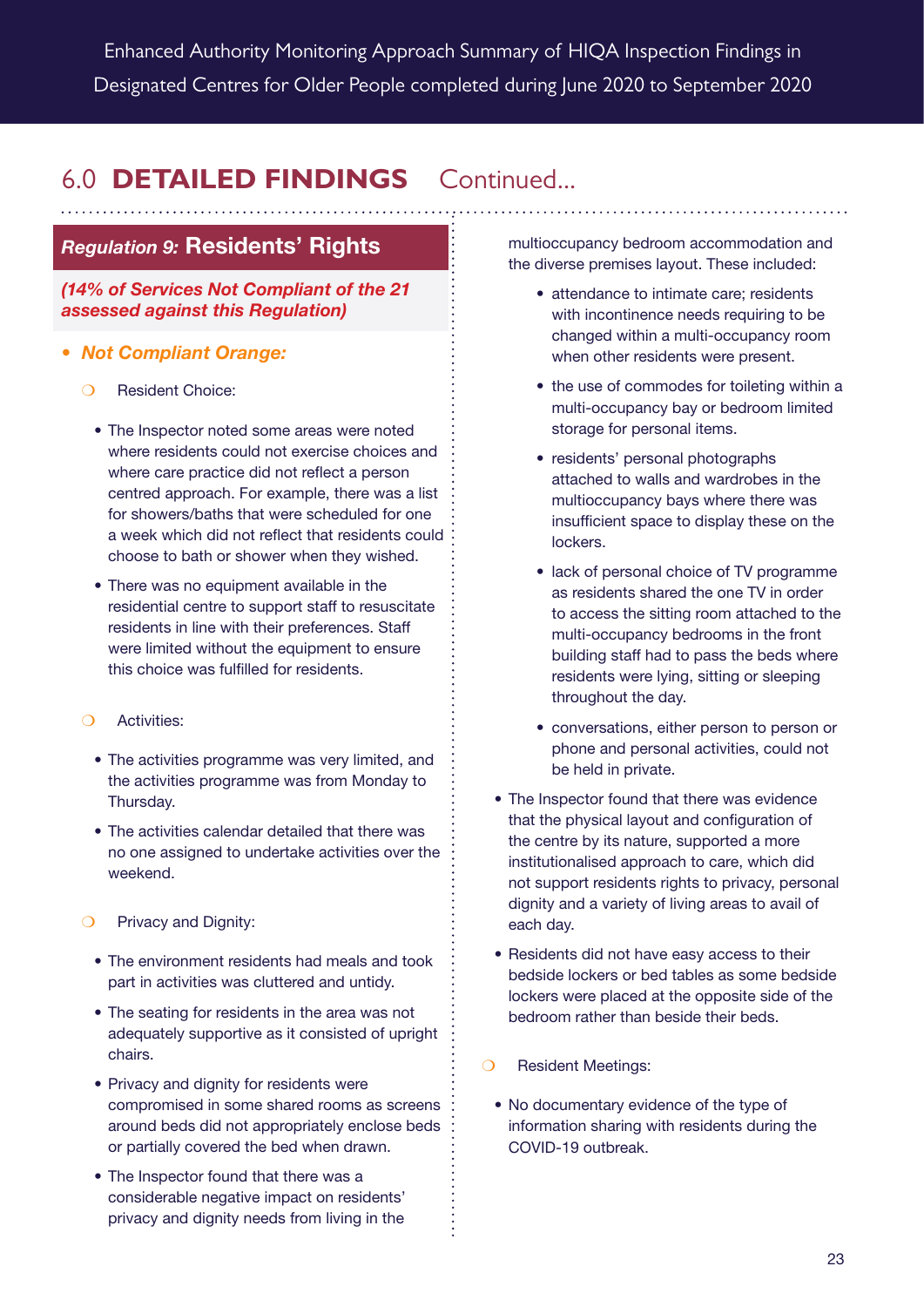### 6.0 **DETAILED FINDINGS** Continued...

### *Regulation 5:* Individual Assessment and Care Plan

*(13% of Services Not Compliant of the 23 assessed against this Regulation)*

- *• Not Compliant Orange:*
	- O Care Plan:
		- Care plans were in place for residents; however, aspects of care practice did not reflect evidenced based practice. For example, a wound care issue that was present on admission to the residential centre was being treated by nursing staff and had deteriorated. A wound care plan was in place, however, no commentary on whether the wound was responding to the care plan or deteriorating.
		- A resident displaying symptoms of COVID-19 was not treated as suspected case.
		- No resuscitation equipment was available in the residential centre to support staff where residents were identified for cardiopulmonary resuscitation.
		- Assessments and care plans were not updated in line with the changing needs of residents, including wound care assessment and antibiotic treatment.
		- Improvements were required as follows:
			- Care plans for end of life decision-making were not accessible within the individual care plans and were stored in a separate folder.
			- Food and fluid balance charts were not completed daily. Intake and output were not consistently recorded.
			- It was not possible to establish from the care plan or notes the last date some residents had a shower.
			- Care plans, which had been developed while a resident was in "isolation" following admission, had not been updated when the resident was moved to the general unit.

### *Regulation 18:* Food and Nutrition

*(11% of Services Not Compliant of the 9 assessed against this Regulation)*

- *• Not Compliant Orange:*
	- O Temporary Absence or Discharge of Residents:
		- Improvement was required to ensure that dietary needs of each resident is met in line with their nutritional assessments and care plans.
		- Supervision and assistance for residents who needed minimal assistance required improvement to ensure they were provided with timely assistance to support them to take adequate quantities of food and drink at mealtimes.
		- Inspectors noted that two residents' hot drinks went cold because there was no one available to assist them to drink. When their intake records were examined it was evident that additional drinks had not been offered to replace the drinks which went cold, and one resident had fasted from 5pm until 9am.
		- When Inspectors examined weight records, they found residents who were gradually losing weight, had not been referred for a dietetic review.

### *Regulation 7:* Managing Behaviour that is Challenging

### *(9% of Services Not Compliant of the 11 assessed against this Regulation)*

- *• Not Compliant Orange:*
	- ❍ Staff Training:
		- Training for staff in the area of managing behaviour that is challenging had not been provided since 2016. The Inspector deemed this to be unacceptable due to the number of residents in the residential centre experiencing behaviour that is challenging.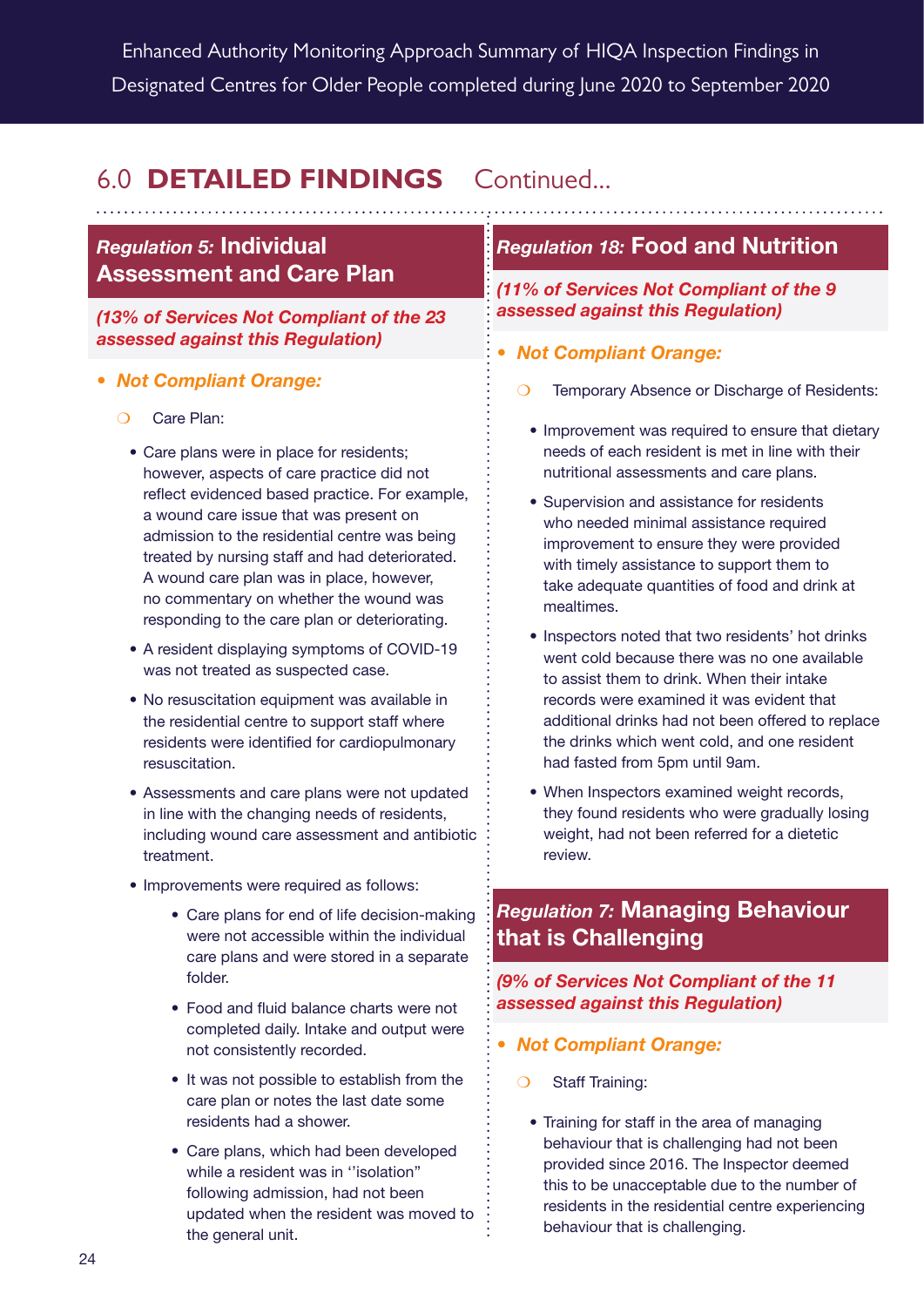### 6.0 **DETAILED FINDINGS** Continued...

### *Regulation 26:* Risk Management

*(6% of Services Not Compliant of the 17 assessed against this Regulation)*

- *• Not Compliant Orange:*
	- Risk Management:
	- Four large oxygen cylinders received from the HSE for COVID-19, if required, were seen to be inappropriately stored. These were stored laid flat on the floor in an unoccupied residents' twin bedroom in the isolation areas of the residential centre. There was no cautionary signage to identify that there was oxygen stored in the room and would be a high risk in the case of fire.

### *Regulation 12:* Personal Possessions

*(20% of Services Not Compliant of the 5 assessed against this Regulation)*

- *• Not Compliant Yellow:*
	- Storage of Personal Belongings:
	- Residents had to use half-height wardrobes for all their belongings, and this led to limited storage space to keep a selection of outfits and personal items.
	- Residents in multi-occupancy bedrooms were obliged to limit the number of personal items which they could bring in from home, as any extra item of furniture would invariably impinge into the neighbouring ''bed-space''.

### *Regulation 13:* End of Life

*(22% of Services Substantially Compliant of the 9 assessed against this Regulation)*

*• Substantially Compliant:*

- ❍ End of Life Care:
	- Some residents' care documentation recorded advanced care directives. However, there was no information recorded to confirm or provide assurances that residents or their families were involved in the advanced care decisions.

• The layout of the current residential centre meant it was not possible to ensure a resident's last days can be spent with their family in a private quiet space, away from ongoing daily activities.

### *Regulation 8:* Protection

*(6% of Services Substantially Compliant of the 18 assessed against this Regulation)*

- *• Substantially Compliant:*
	- O Protection:
		- The Inspector found that the requirement to set up a named 'client account' for residents, where the residential centre was acting as 'pension agent', was not completed to a satisfactory level.

### *Regulation 11:* Visits

*(5% of Services Substantially Compliant of the 22 assessed against this Regulation)*

- *• Substantially Compliant:*
	- ❍ Visits:
		- At the time of the inspection, no visitors were allowed except in exceptional circumstances. However, management needed to review the visiting arrangements in line with the latest guidance COVID-19 Guidance on visitation to residential care facilities to reflect the importance of visiting for residents.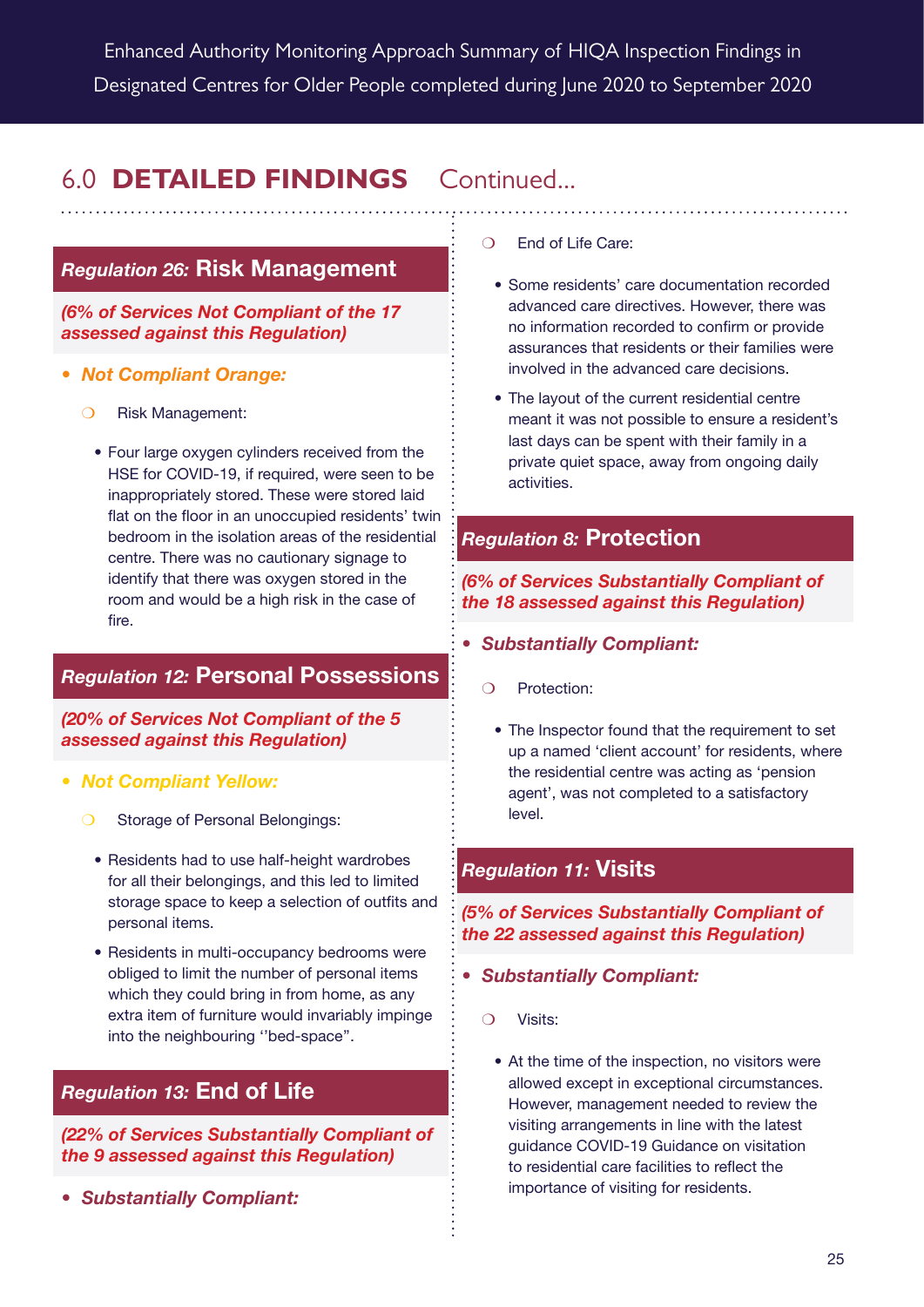### 7.0 **CONCLUSION**

This report illustrates the new layout of the HIQA inspection reports and details the continuing trends in HIQA findings in relation to residential care settings for older people in meeting the relevant requirements.

The trends show that high risk findings are still evident in the area of Staffing, Governance and Management, Premises, Infection Control and Fire Precautions, with many residential centres requiring improvements in key areas such as Training and Staff Development, Complaints Procedures, Temporary Absence or Discharge for Residents, Personal Possessions, Healthcare and Medicines and Pharmaceutical Services.

Good practice was identified in relation to Persons In Charge, Directory of Residents, Notification of Absence, Communication Difficulties, and Information for Residents.

Further Information For further information contact HCI at +353 (0)93 36126 or info@hci.care

### Disclaimer

*This report has been produced independently by Health Care Informed Ltd (HCI). The information, statements, statistics and commentary (together the 'Information') contained in this Report have been prepared by HCI from publicly available material. HCI does not express an opinion as to the accuracy or completeness of the information provided, the assumptions made by the parties that provided the information or any conclusions reached by those parties. HCI have based this Report on*  information received or obtained, on the basis that such information is accurate and complete. The Information contained in *this Report has not been subject to an audit.*